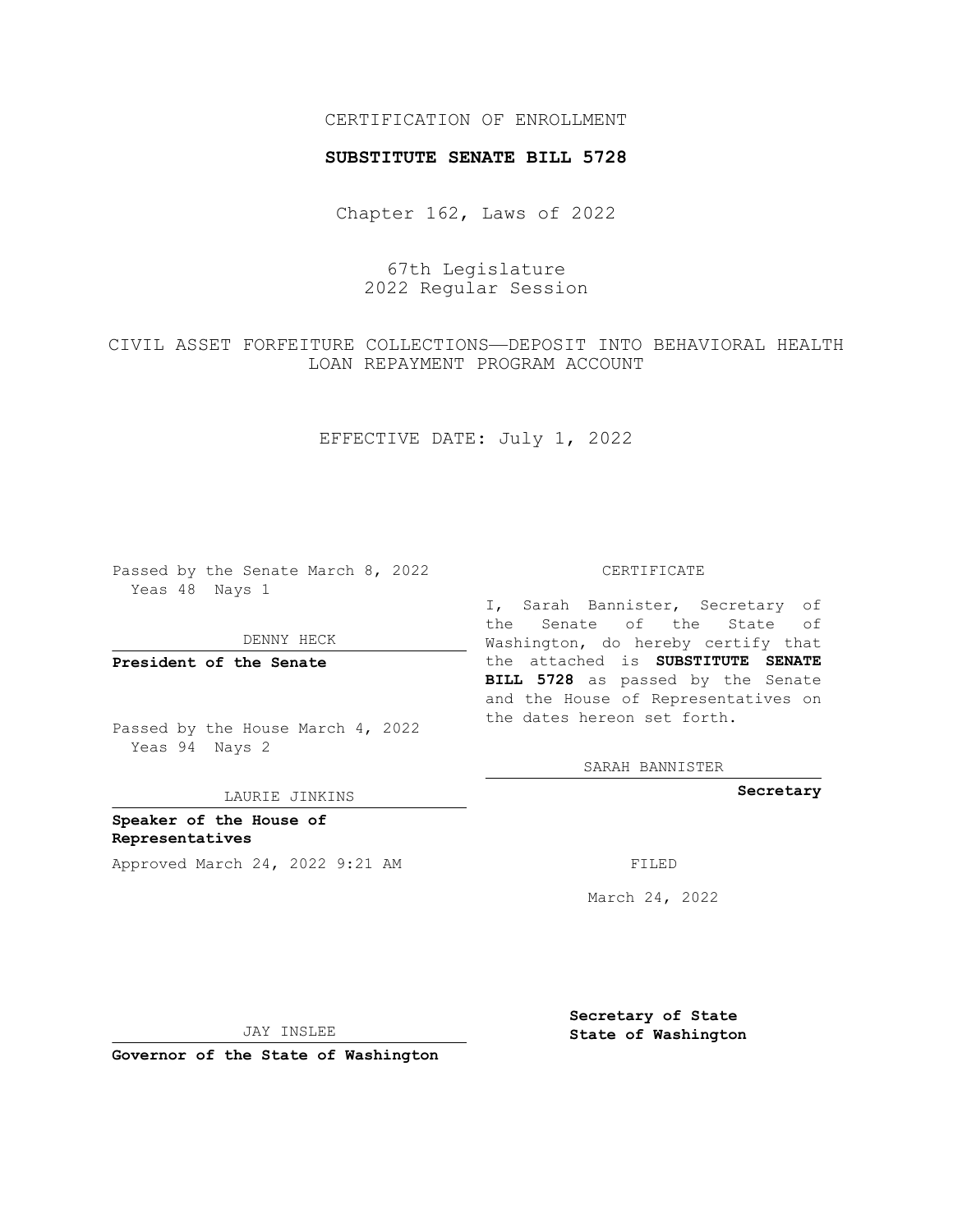### **SUBSTITUTE SENATE BILL 5728**

AS AMENDED BY THE HOUSE

Passed Legislature - 2022 Regular Session

# **State of Washington 67th Legislature 2022 Regular Session**

**By** Senate Ways & Means (originally sponsored by Senators Holy, Dhingra, and Nobles; by request of State Treasurer)

READ FIRST TIME 01/26/22.

 AN ACT Relating to the state's portion of civil asset forfeiture collections; amending RCW 69.50.505, 46.61.5058, 10.105.010, 9.68A.120, and 9A.88.150; reenacting and amending RCW 43.79A.040; and 4 providing an effective date.

5 BE IT ENACTED BY THE LEGISLATURE OF THE STATE OF WASHINGTON:

6 **Sec. 1.** RCW 69.50.505 and 2013 c 3 s 25 are each amended to read 7 as follows:

8 (1) The following are subject to seizure and forfeiture and no 9 property right exists in them:

 (a) All controlled substances which have been manufactured, distributed, dispensed, acquired, or possessed in violation of this chapter or chapter 69.41 or 69.52 RCW, and all hazardous chemicals, as defined in RCW 64.44.010, used or intended to be used in the 14 manufacture of controlled substances;

 (b) All raw materials, products, and equipment of any kind which are used, or intended for use, in manufacturing, compounding, processing, delivering, importing, or exporting any controlled substance in violation of this chapter or chapter 69.41 or 69.52 RCW; (c) All property which is used, or intended for use, as a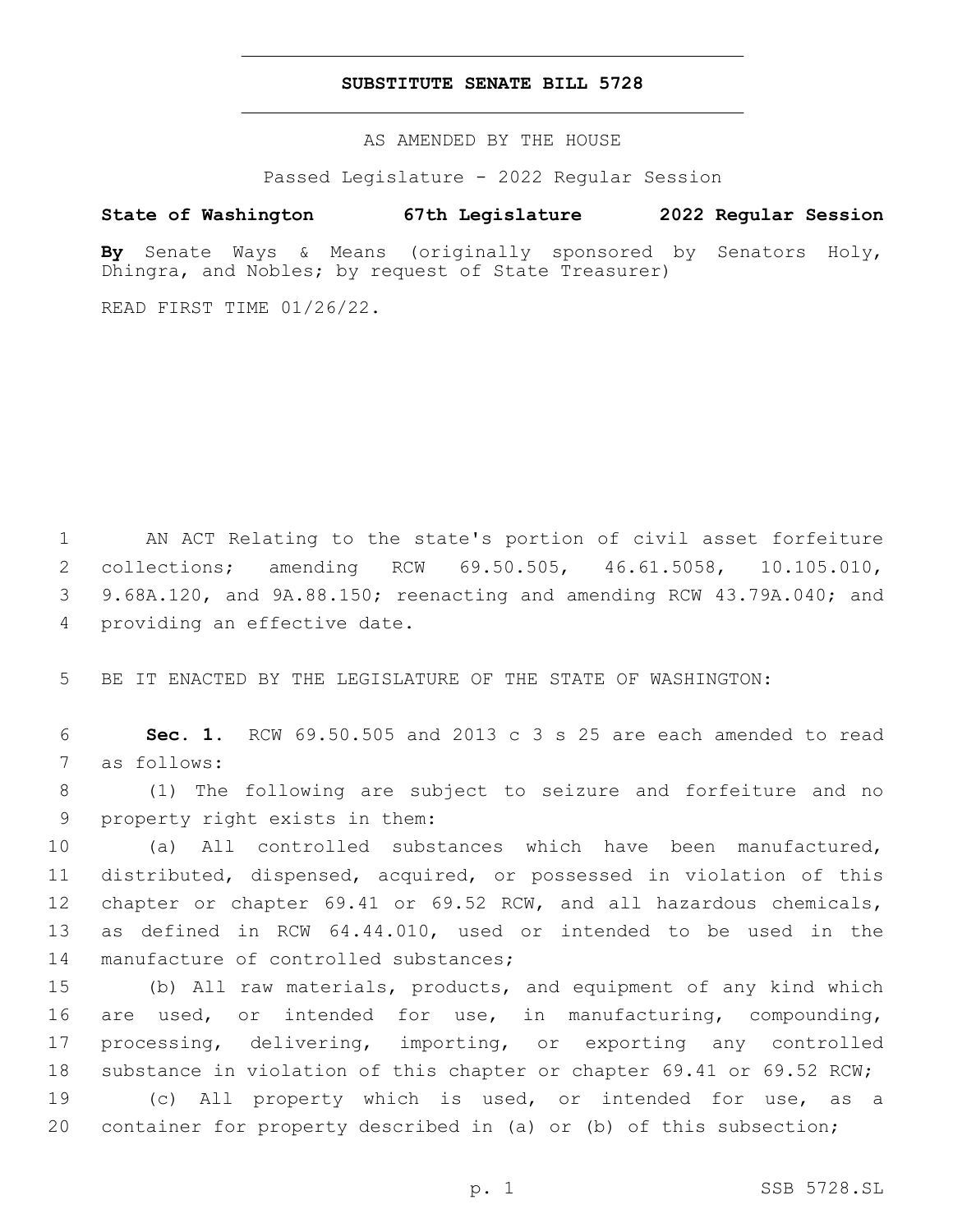(d) All conveyances, including aircraft, vehicles, or vessels, which are used, or intended for use, in any manner to facilitate the sale, delivery, or receipt of property described in (a) or (b) of 4 this subsection, except that:

 (i) No conveyance used by any person as a common carrier in the transaction of business as a common carrier is subject to forfeiture under this section unless it appears that the owner or other person in charge of the conveyance is a consenting party or privy to a violation of this chapter or chapter 69.41 or 69.52 RCW;

 (ii) No conveyance is subject to forfeiture under this section by reason of any act or omission established by the owner thereof to have been committed or omitted without the owner's knowledge or 13 consent;

 (iii) No conveyance is subject to forfeiture under this section if used in the receipt of only an amount of marijuana for which possession constitutes a misdemeanor under RCW 69.50.4014;

 (iv) A forfeiture of a conveyance encumbered by a bona fide security interest is subject to the interest of the secured party if the secured party neither had knowledge of nor consented to the act 20 or omission; and

 (v) When the owner of a conveyance has been arrested under this chapter or chapter 69.41 or 69.52 RCW the conveyance in which the person is arrested may not be subject to forfeiture unless it is seized or process is issued for its seizure within ten days of the 25 owner's arrest;

 (e) All books, records, and research products and materials, including formulas, microfilm, tapes, and data which are used, or intended for use, in violation of this chapter or chapter 69.41 or 29 69.52 RCW;

 (f) All drug ((paraphernalia21)) paraphernalia other than paraphernalia possessed, sold, or used solely to facilitate marijuana-related activities that are not violations of this chapter;

 (g) All moneys, negotiable instruments, securities, or other tangible or intangible property of value furnished or intended to be furnished by any person in exchange for a controlled substance in violation of this chapter or chapter 69.41 or 69.52 RCW, all tangible or intangible personal property, proceeds, or assets acquired in whole or in part with proceeds traceable to an exchange or series of exchanges in violation of this chapter or chapter 69.41 or 69.52 RCW, and all moneys, negotiable instruments, and securities used or

p. 2 SSB 5728.SL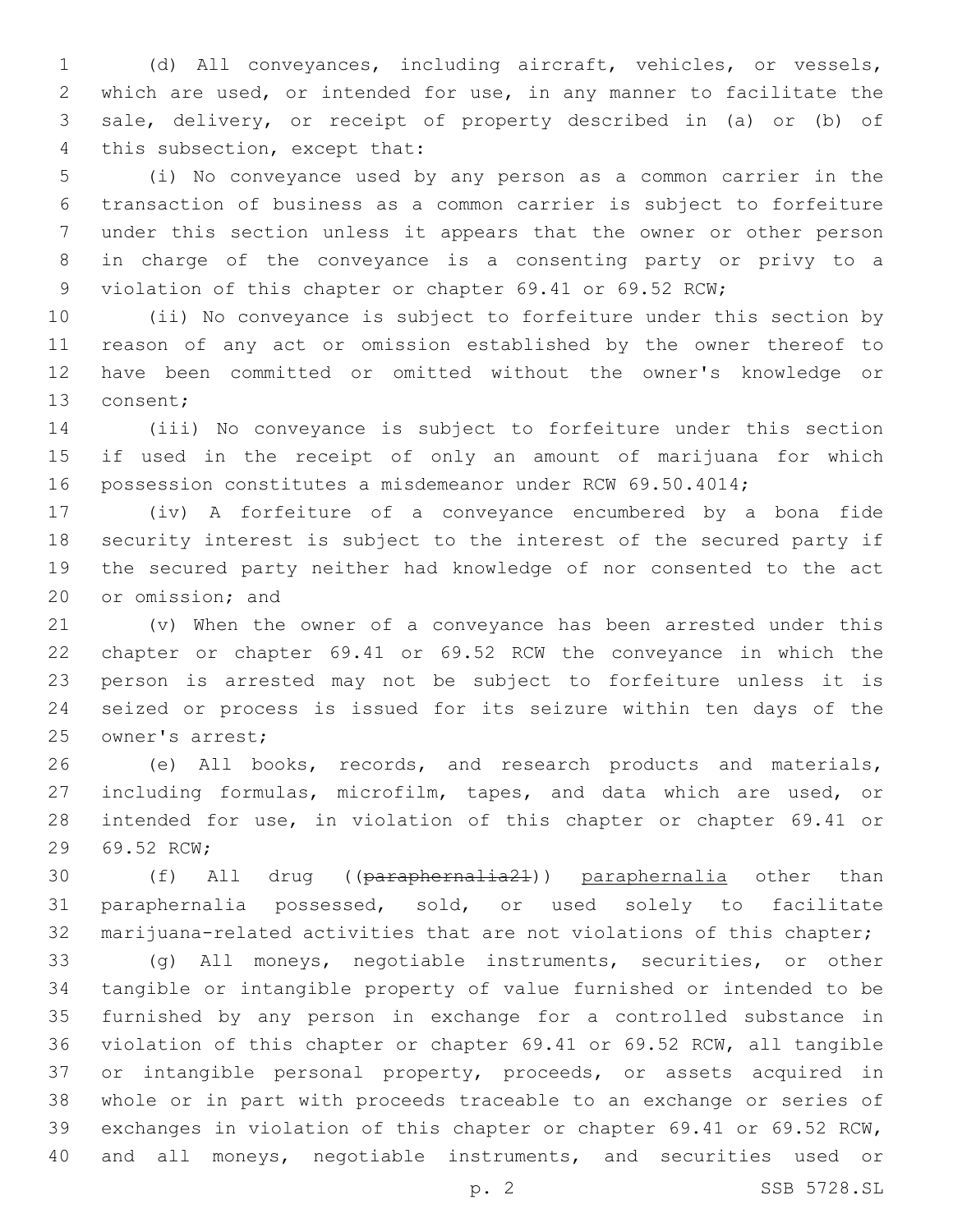intended to be used to facilitate any violation of this chapter or chapter 69.41 or 69.52 RCW. A forfeiture of money, negotiable instruments, securities, or other tangible or intangible property encumbered by a bona fide security interest is subject to the interest of the secured party if, at the time the security interest was created, the secured party neither had knowledge of nor consented to the act or omission. No personal property may be forfeited under 8 this subsection  $(1)(q)$ , to the extent of the interest of an owner, by reason of any act or omission which that owner establishes was committed or omitted without the owner's knowledge or consent; and

 (h) All real property, including any right, title, and interest 12 in the whole of any lot or tract of land, and any appurtenances or improvements which are being used with the knowledge of the owner for the manufacturing, compounding, processing, delivery, importing, or exporting of any controlled substance, or which have been acquired in whole or in part with proceeds traceable to an exchange or series of exchanges in violation of this chapter or chapter 69.41 or 69.52 RCW, if such activity is not less than a class C felony and a substantial nexus exists between the commercial production or sale of the controlled substance and the real property. However:

 (i) No property may be forfeited pursuant to this subsection 22 (1)(h), to the extent of the interest of an owner, by reason of any act or omission committed or omitted without the owner's knowledge or 24 consent;

 (ii) The bona fide gift of a controlled substance, legend drug, or imitation controlled substance shall not result in the forfeiture 27 of real property;

 (iii) The possession of marijuana shall not result in the forfeiture of real property unless the marijuana is possessed for commercial purposes that are unlawful under Washington state law, the amount possessed is five or more plants or one pound or more of marijuana, and a substantial nexus exists between the possession of marijuana and the real property. In such a case, the intent of the offender shall be determined by the preponderance of the evidence, including the offender's prior criminal history, the amount of marijuana possessed by the offender, the sophistication of the activity or equipment used by the offender, whether the offender was licensed to produce, process, or sell marijuana, or was an employee 39 of a licensed producer, processor, or retailer, and other evidence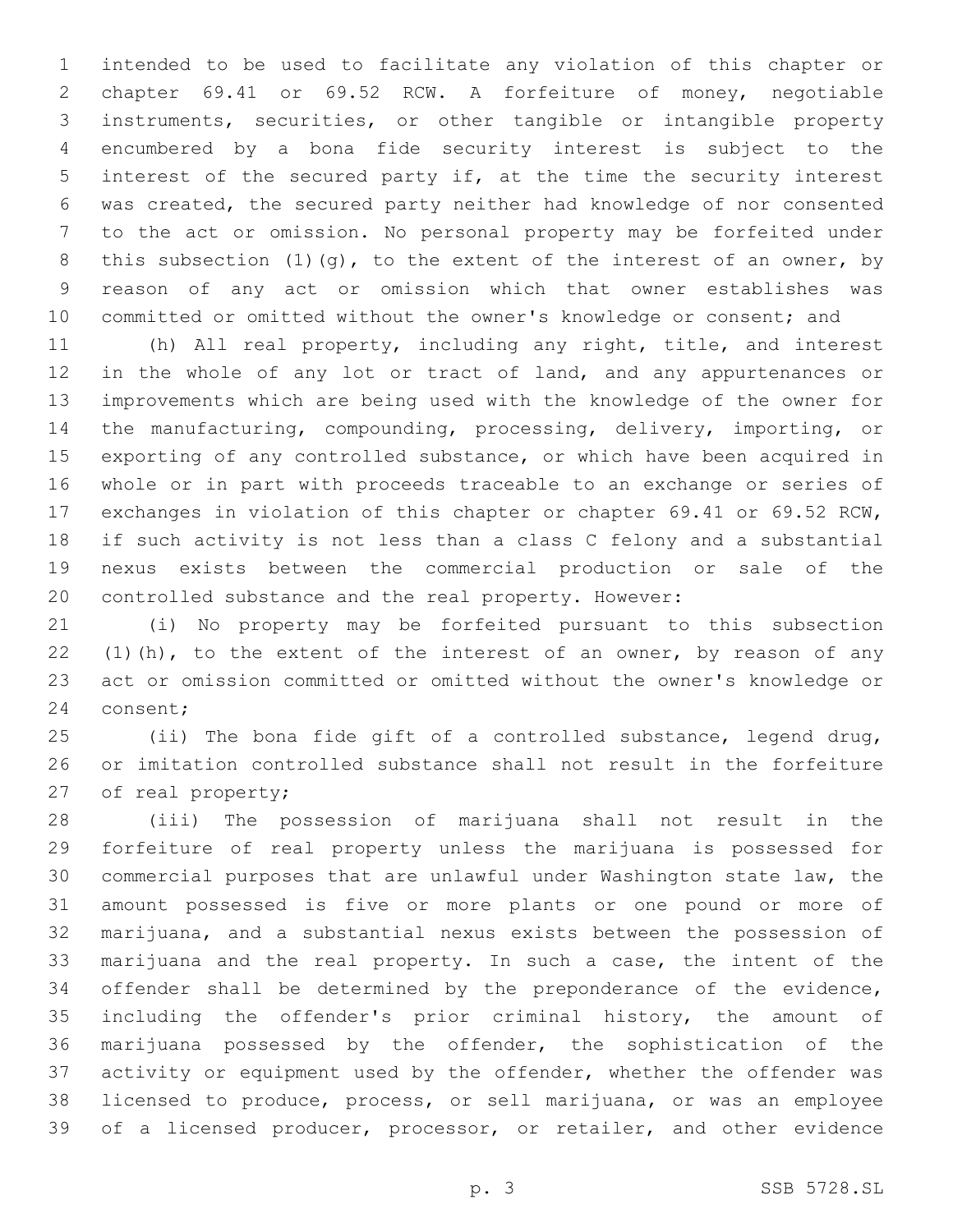which demonstrates the offender's intent to engage in unlawful 2 commercial activity;

 (iv) The unlawful sale of marijuana or a legend drug shall not result in the forfeiture of real property unless the sale was forty grams or more in the case of marijuana or one hundred dollars or more in the case of a legend drug, and a substantial nexus exists between 7 the unlawful sale and the real property; and

 (v) A forfeiture of real property encumbered by a bona fide security interest is subject to the interest of the secured party if 10 the secured party, at the time the security interest was created, neither had knowledge of nor consented to the act or omission.

 (2) Real or personal property subject to forfeiture under this 13 chapter may be seized by any ((board)) commission inspector or law enforcement officer of this state upon process issued by any superior court having jurisdiction over the property. Seizure of real property shall include the filing of a lis pendens by the seizing agency. Real property seized under this section shall not be transferred or otherwise conveyed until ninety days after seizure or until a judgment of forfeiture is entered, whichever is later: PROVIDED, That real property seized under this section may be transferred or conveyed to any person or entity who acquires title by foreclosure or deed in lieu of foreclosure of a security interest. Seizure of 23 personal property without process may be made if:

 (a) The seizure is incident to an arrest or a search under a search warrant or an inspection under an administrative inspection 26 warrant;

 (b) The property subject to seizure has been the subject of a prior judgment in favor of the state in a criminal injunction or 29 forfeiture proceeding based upon this chapter;

 (c) A ((board)) commission inspector or law enforcement officer has probable cause to believe that the property is directly or 32 indirectly dangerous to health or safety; or

33 (d) The ((board)) commission inspector or law enforcement officer has probable cause to believe that the property was used or is 35 intended to be used in violation of this chapter.

 (3) In the event of seizure pursuant to subsection (2) of this section, proceedings for forfeiture shall be deemed commenced by the seizure. The law enforcement agency under whose authority the seizure was made shall cause notice to be served within fifteen days following the seizure on the owner of the property seized and the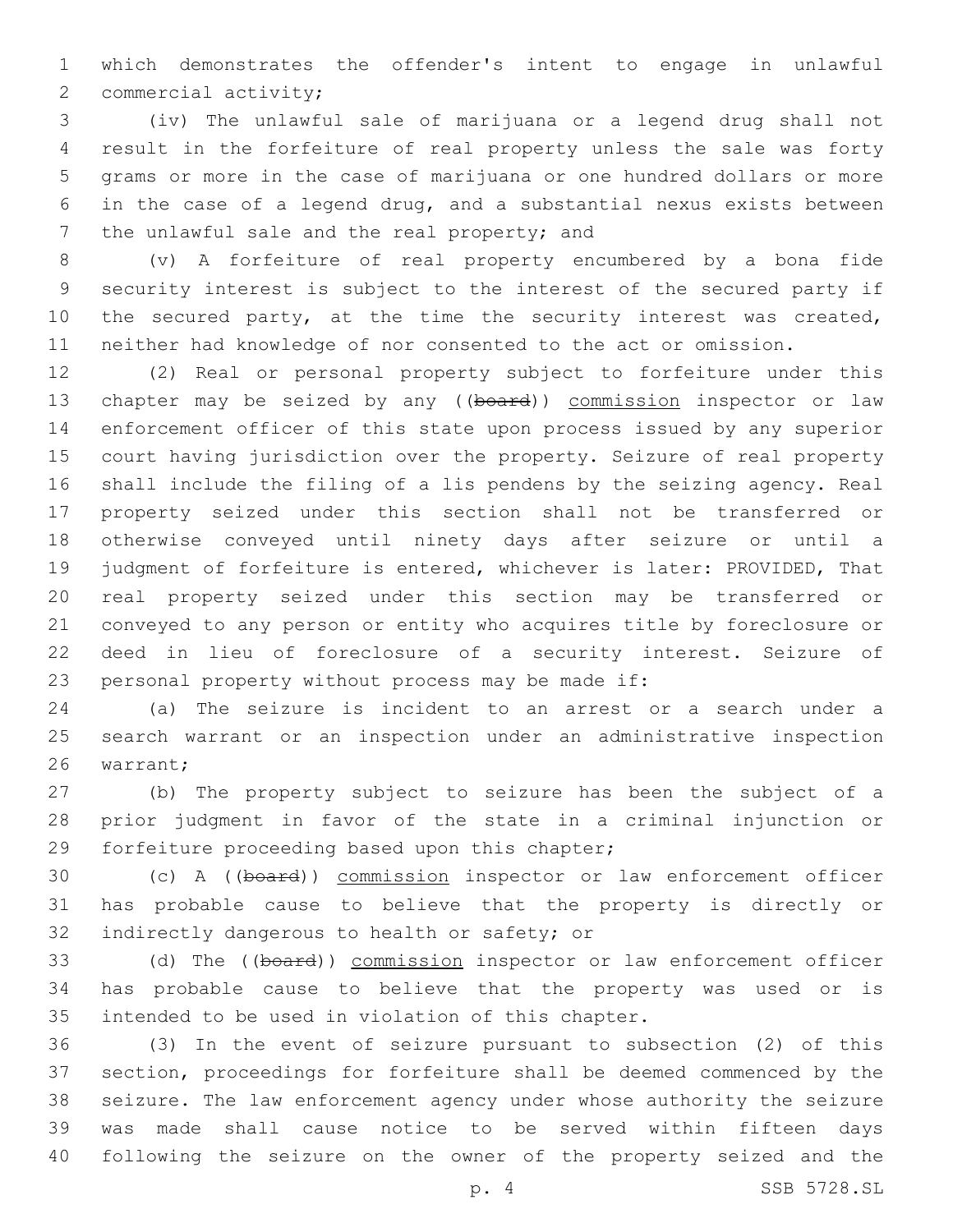person in charge thereof and any person having any known right or interest therein, including any community property interest, of the seizure and intended forfeiture of the seized property. Service of notice of seizure of real property shall be made according to the rules of civil procedure. However, the state may not obtain a default judgment with respect to real property against a party who is served by substituted service absent an affidavit stating that a good faith effort has been made to ascertain if the defaulted party is incarcerated within the state, and that there is no present basis to believe that the party is incarcerated within the state. Notice of seizure in the case of property subject to a security interest that has been perfected by filing a financing statement in accordance with chapter 62A.9A RCW, or a certificate of title, shall be made by service upon the secured party or the secured party's assignee at the address shown on the financing statement or the certificate of title. The notice of seizure in other cases may be served by any method authorized by law or court rule including but not limited to service by certified mail with return receipt requested. Service by mail shall be deemed complete upon mailing within the fifteen day period 20 following the seizure.

 (4) If no person notifies the seizing law enforcement agency in writing of the person's claim of ownership or right to possession of items specified in subsection (1)(d), (g), or (h) of this section within forty-five days of the service of notice from the seizing agency in the case of personal property and ninety days in the case 26 of real property, the item seized shall be deemed forfeited. The community property interest in real property of a person whose spouse or domestic partner committed a violation giving rise to seizure of the real property may not be forfeited if the person did not 30 participate in the violation.

 (5) If any person notifies the seizing law enforcement agency in writing of the person's claim of ownership or right to possession of 33 items specified in subsection  $(1)$   $(b)$ ,  $(c)$ ,  $(d)$ ,  $(e)$ ,  $(f)$ ,  $(q)$ , or  $(h)$  of this section within forty-five days of the service of notice from the seizing agency in the case of personal property and ninety days in the case of real property, the person or persons shall be afforded a reasonable opportunity to be heard as to the claim or right. The notice of claim may be served by any method authorized by law or court rule including, but not limited to, service by first-class mail. Service by mail shall be deemed complete upon mailing within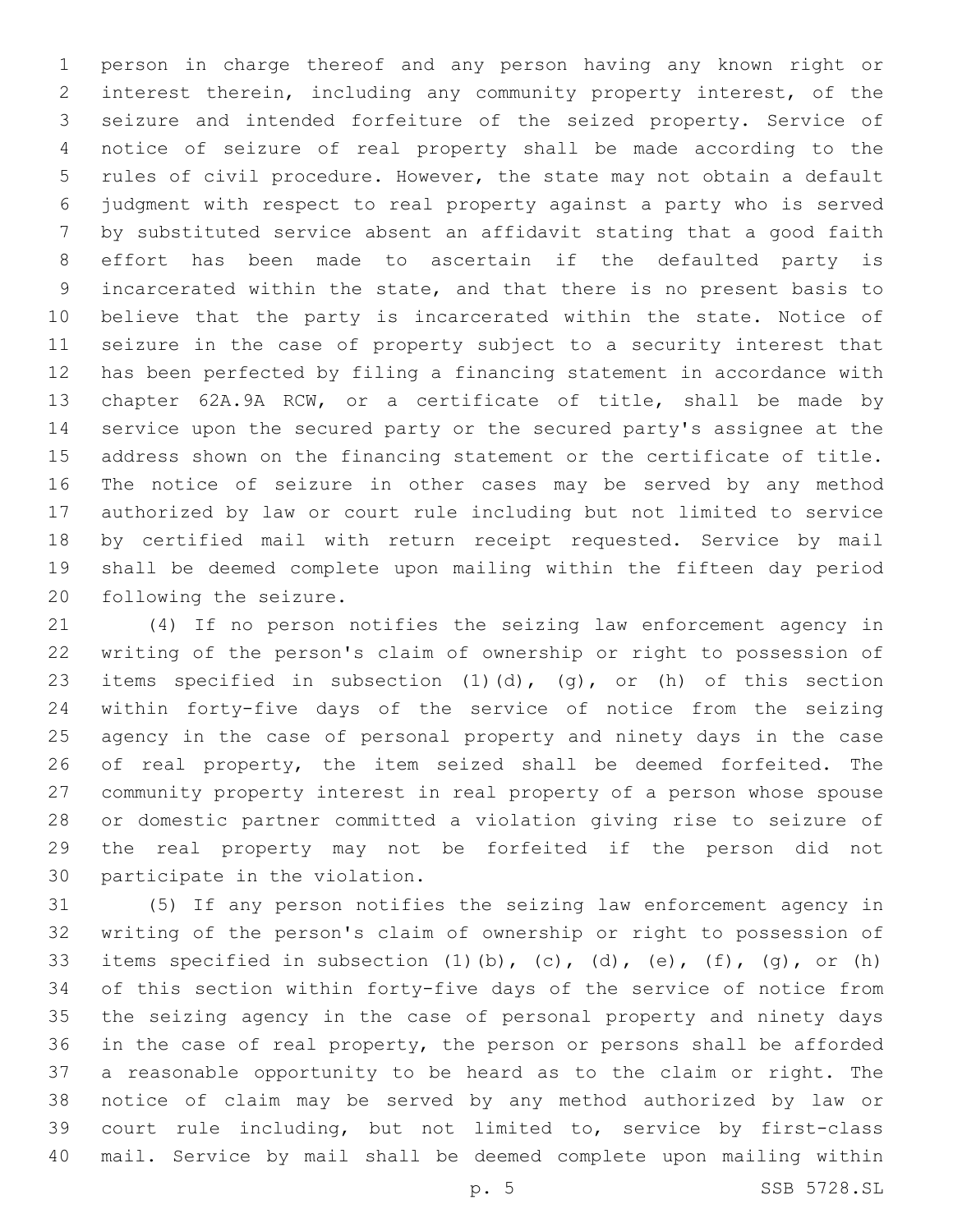the forty-five day period following service of the notice of seizure in the case of personal property and within the ninety-day period following service of the notice of seizure in the case of real property. The hearing shall be before the chief law enforcement officer of the seizing agency or the chief law enforcement officer's designee, except where the seizing agency is a state agency as defined in RCW 34.12.020(4), the hearing shall be before the chief law enforcement officer of the seizing agency or an administrative law judge appointed under chapter 34.12 RCW, except that any person asserting a claim or right may remove the matter to a court of competent jurisdiction. Removal of any matter involving personal property may only be accomplished according to the rules of civil procedure. The person seeking removal of the matter must serve process against the state, county, political subdivision, or 15 municipality that operates the seizing agency, and any other party of interest, in accordance with RCW 4.28.080 or 4.92.020, within forty- five days after the person seeking removal has notified the seizing law enforcement agency of the person's claim of ownership or right to possession. The court to which the matter is to be removed shall be the district court when the aggregate value of personal property is within the jurisdictional limit set forth in RCW 3.66.020. A hearing before the seizing agency and any appeal therefrom shall be under Title 34 RCW. In all cases, the burden of proof is upon the law enforcement agency to establish, by a preponderance of the evidence, 25 that the property is subject to forfeiture.

 The seizing law enforcement agency shall promptly return the article or articles to the claimant upon a determination by the administrative law judge or court that the claimant is the present lawful owner or is lawfully entitled to possession thereof of items 30 specified in subsection  $(1)$   $(b)$ ,  $(c)$ ,  $(d)$ ,  $(e)$ ,  $(f)$ ,  $(q)$ , or  $(h)$  of 31 this section.

 (6) In any proceeding to forfeit property under this title, where the claimant substantially prevails, the claimant is entitled to reasonable attorneys' fees reasonably incurred by the claimant. In addition, in a court hearing between two or more claimants to the article or articles involved, the prevailing party is entitled to a judgment for costs and reasonable attorneys' fees.

38 (7) When property is forfeited under this chapter the ((board)) 39 commission or seizing law enforcement agency may: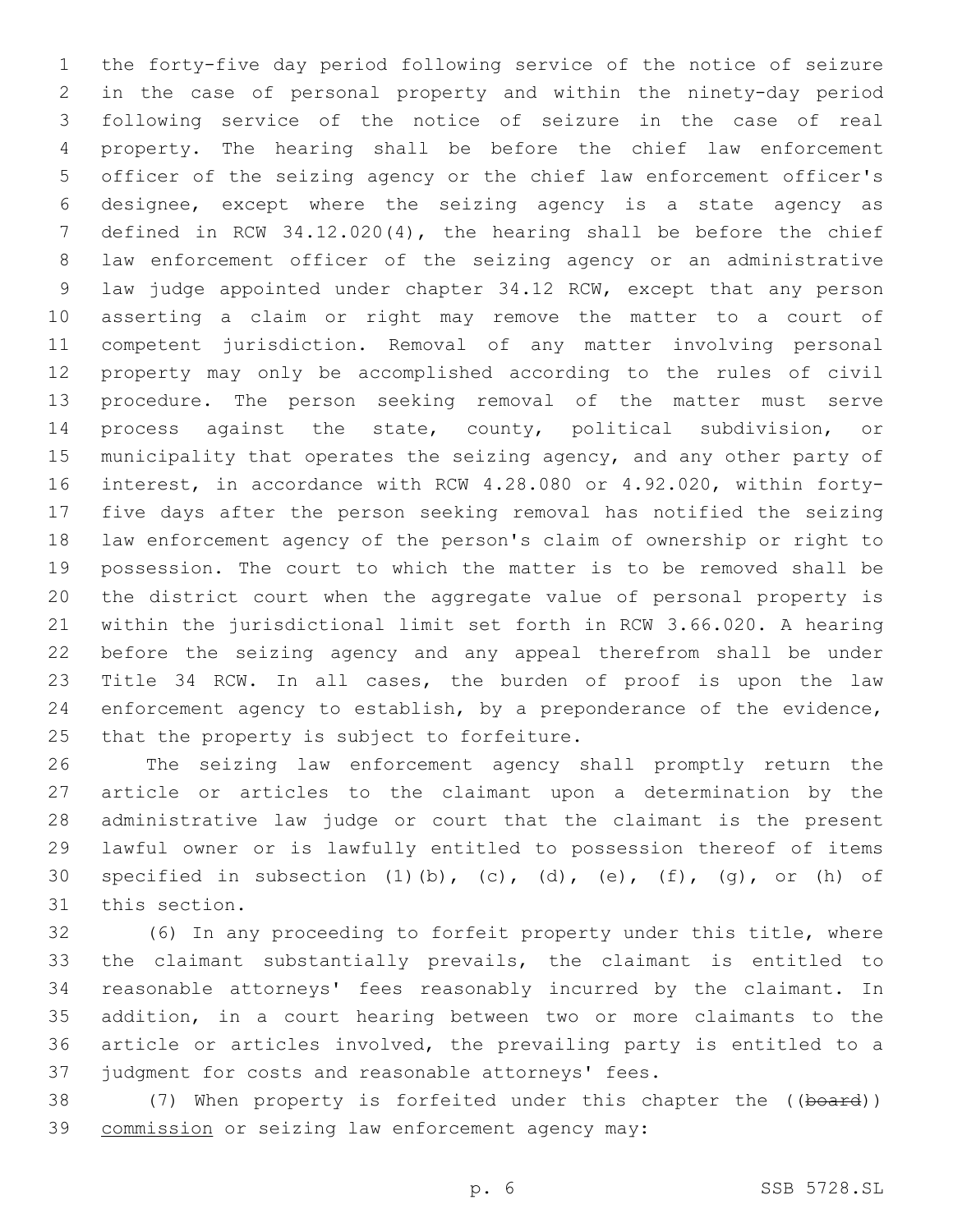(a) Retain it for official use or upon application by any law enforcement agency of this state release such property to such agency for the exclusive use of enforcing the provisions of this chapter;

 (b) Sell that which is not required to be destroyed by law and 5 which is not harmful to the public;

 (c) Request the appropriate sheriff or director of public safety to take custody of the property and remove it for disposition in 8 accordance with law; or

 (d) Forward it to the drug enforcement administration for 10 disposition.

 (8)(a) When property is forfeited, the seizing agency shall keep a record indicating the identity of the prior owner, if known, a description of the property, the disposition of the property, the value of the property at the time of seizure, and the amount of proceeds realized from disposition of the property.

 (b) Each seizing agency shall retain records of forfeited 17 property for at least seven years.

 (c) Each seizing agency shall file a report including a copy of the records of forfeited property with the state treasurer each 20 calendar quarter.

 (d) The quarterly report need not include a record of forfeited property that is still being held for use as evidence during the investigation or prosecution of a case or during the appeal from a 24 conviction.

 (9)(a) By January 31st of each year, each seizing agency shall 26 remit to the state ((treasurer)) an amount equal to ten percent of the net proceeds of any property forfeited during the preceding 28 calendar year for deposit into the behavioral health loan repayment program account created in RCW 28B.115.135 through June 30, 2027, and 30 into the state general fund thereafter. ((Money remitted shall be 31 deposited in the state general fund.))

 (b) The net proceeds of forfeited property is the value of the forfeitable interest in the property after deducting the cost of satisfying any bona fide security interest to which the property is subject at the time of seizure; and in the case of sold property, after deducting the cost of sale, including reasonable fees or commissions paid to independent selling agents, and the cost of any valid landlord's claim for damages under subsection (15) of this 39 section.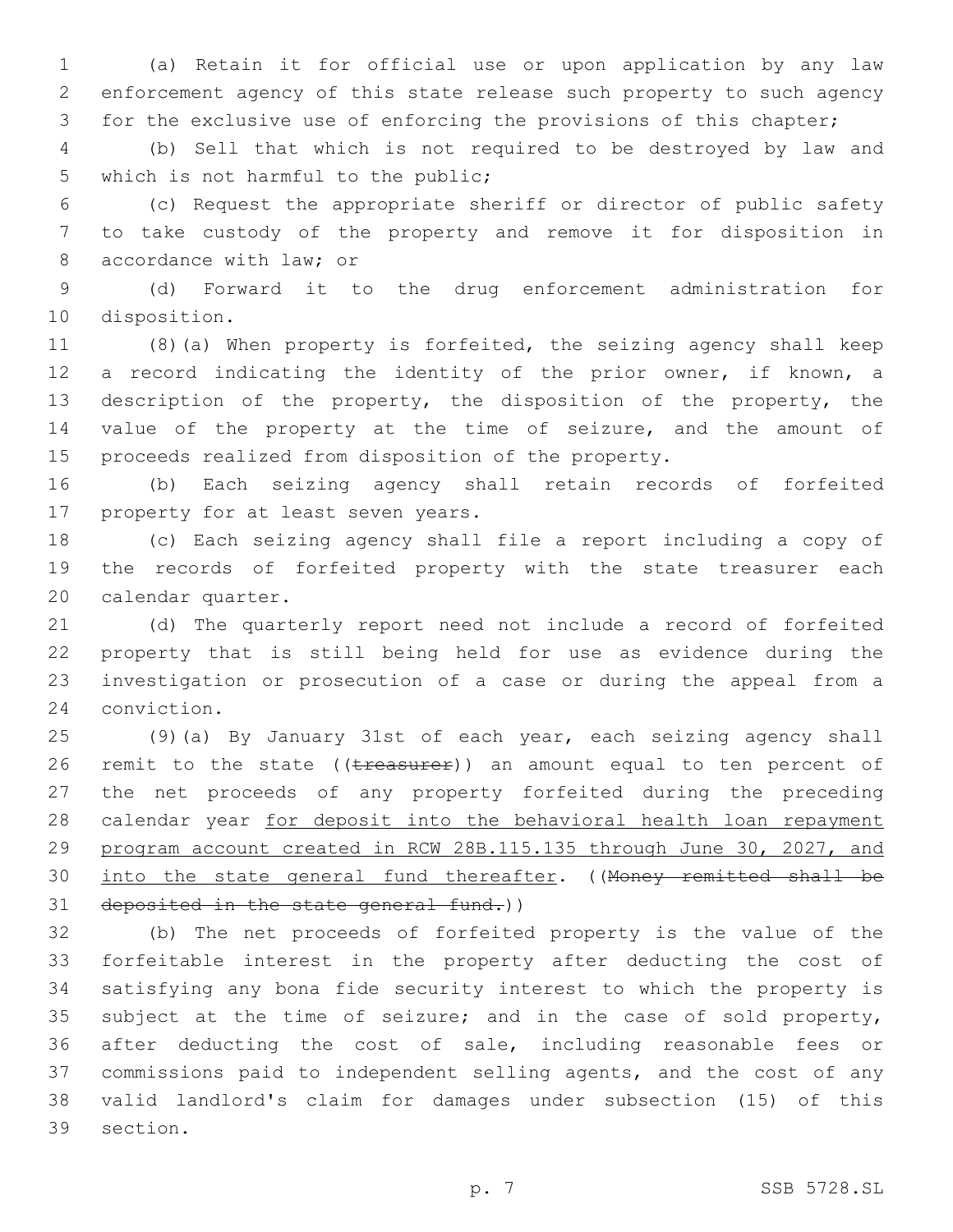(c) The value of sold forfeited property is the sale price. The value of retained forfeited property is the fair market value of the property at the time of seizure, determined when possible by reference to an applicable commonly used index, such as the index used by the department of licensing for valuation of motor vehicles. A seizing agency may use, but need not use, an independent qualified appraiser to determine the value of retained property. If an appraiser is used, the value of the property appraised is net of the cost of the appraisal. The value of destroyed property and retained 10 firearms or illegal property is zero.

 (10) Forfeited property and net proceeds not required to be 12 (( $paid$ )) remitted to the state (( $t$ reasurer)) shall be retained by the seizing law enforcement agency exclusively for the expansion and improvement of controlled substances related law enforcement activity. Money retained under this section may not be used to 16 supplant preexisting funding sources.

 (11) Controlled substances listed in Schedule I, II, III, IV, and 18 V that are possessed, transferred, sold, or offered for sale in violation of this chapter are contraband and shall be seized and summarily forfeited to the state. Controlled substances listed in 21 Schedule I, II, III, IV, and V, which are seized or come into the 22 possession of the ((board)) commission, the owners of which are unknown, are contraband and shall be summarily forfeited to the 24 ((board)) commission.

 (12) Species of plants from which controlled substances in Schedules I and II may be derived which have been planted or cultivated in violation of this chapter, or of which the owners or cultivators are unknown, or which are wild growths, may be seized and 29 summarily forfeited to the ((board)) commission.

 (13) The failure, upon demand by a ((board)) commission inspector or law enforcement officer, of the person in occupancy or in control of land or premises upon which the species of plants are growing or being stored to produce an appropriate registration or proof that he or she is the holder thereof constitutes authority for the seizure 35 and forfeiture of the plants.

 (14) Upon the entry of an order of forfeiture of real property, the court shall forward a copy of the order to the assessor of the county in which the property is located. Orders for the forfeiture of real property shall be entered by the superior court, subject to court rules. Such an order shall be filed by the seizing agency in

p. 8 SSB 5728.SL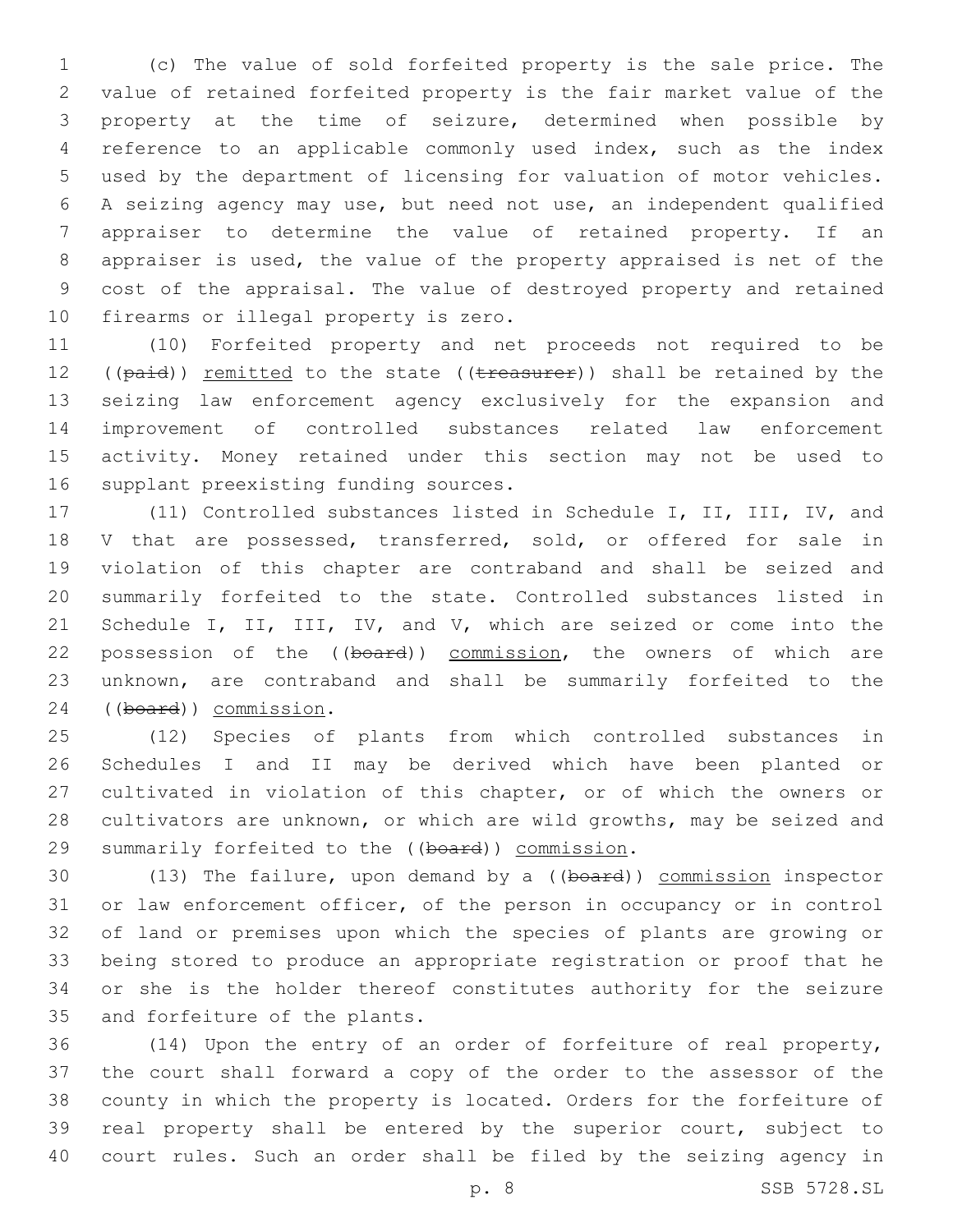the county auditor's records in the county in which the real property 2 is located.

 (15)(a) A landlord may assert a claim against proceeds from the sale of assets seized and forfeited under subsection (7)(b) of this 5 section, only if:

 (i) A law enforcement officer, while acting in his or her official capacity, directly caused damage to the complaining 8 landlord's property while executing a search of a tenant's residence; 9 and

 (ii) The landlord has applied any funds remaining in the tenant's deposit, to which the landlord has a right under chapter 59.18 RCW, to cover the damage directly caused by a law enforcement officer prior to asserting a claim under the provisions of this section;

 (A) Only if the funds applied under (a)(ii) of this subsection are insufficient to satisfy the damage directly caused by a law enforcement officer, may the landlord seek compensation for the damage by filing a claim against the governmental entity under whose authority the law enforcement agency operates within thirty days 19 after the search;

 (B) Only if the governmental entity denies or fails to respond to the landlord's claim within sixty days of the date of filing, may the landlord collect damages under this subsection by filing within thirty days of denial or the expiration of the sixty-day period, whichever occurs first, a claim with the seizing law enforcement agency. The seizing law enforcement agency must notify the landlord of the status of the claim by the end of the thirty-day period. Nothing in this section requires the claim to be paid by the end of 28 the sixty-day or thirty-day period.

 (b) For any claim filed under (a)(ii) of this subsection, the law enforcement agency shall pay the claim unless the agency provides 31 substantial proof that the landlord either:

 (i) Knew or consented to actions of the tenant in violation of 33 this chapter or chapter 69.41 or 69.52 RCW; or

 (ii) Failed to respond to a notification of the illegal activity, provided by a law enforcement agency under RCW 59.18.075, within seven days of receipt of notification of the illegal activity.

 (16) The landlord's claim for damages under subsection (15) of this section may not include a claim for loss of business and is 39 limited to:

(a) Damage to tangible property and clean-up costs;

p. 9 SSB 5728.SL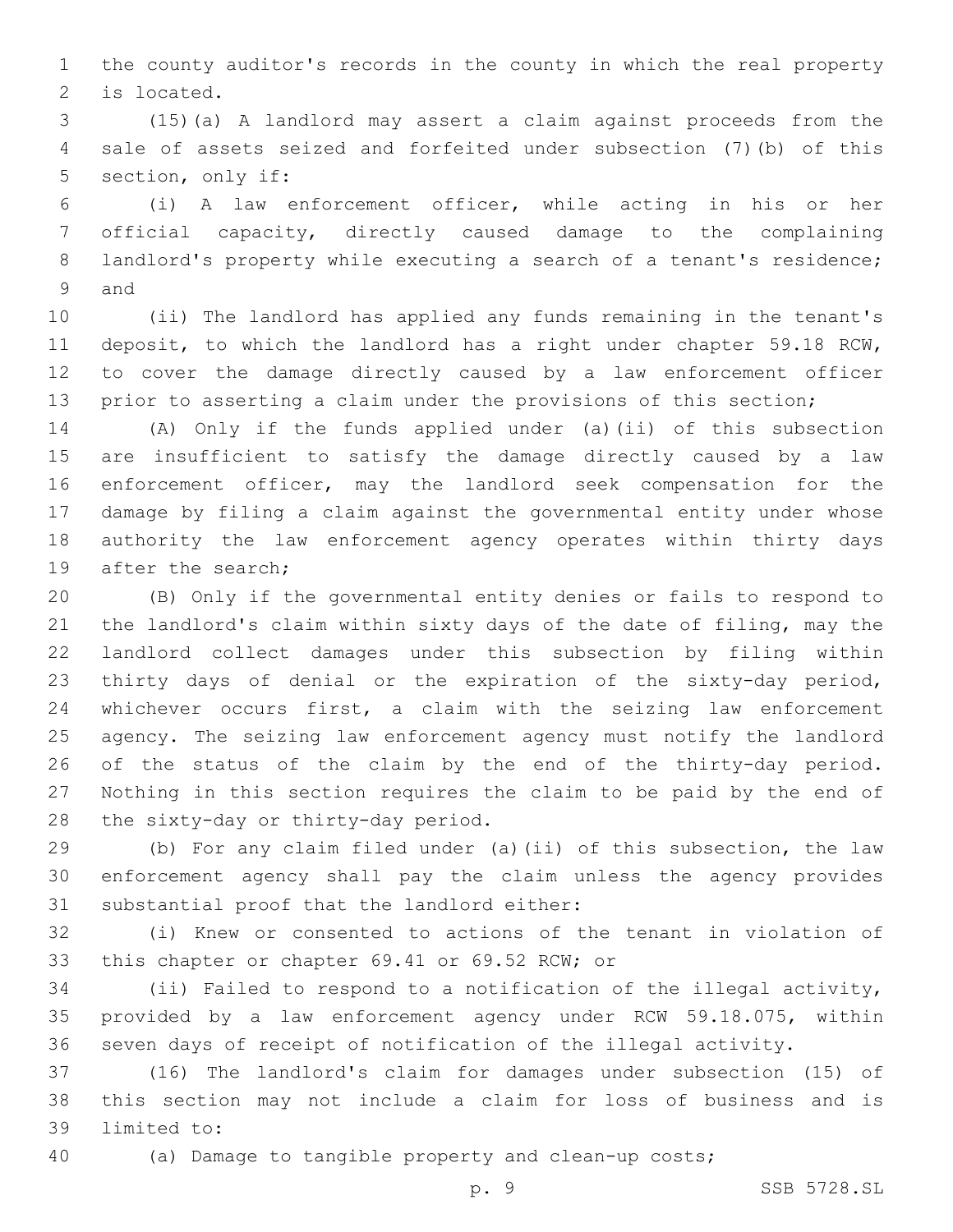(b) The lesser of the cost of repair or fair market value of the damage directly caused by a law enforcement officer;

 (c) The proceeds from the sale of the specific tenant's property seized and forfeited under subsection (7)(b) of this section; and

 (d) The proceeds available after the seizing law enforcement agency satisfies any bona fide security interest in the tenant's property and costs related to sale of the tenant's property as 8 provided by subsection (9) (b) of this section.

 (17) Subsections (15) and (16) of this section do not limit any other rights a landlord may have against a tenant to collect for damages. However, if a law enforcement agency satisfies a landlord's claim under subsection (15) of this section, the rights the landlord has against the tenant for damages directly caused by a law enforcement officer under the terms of the landlord and tenant's contract are subrogated to the law enforcement agency.

 **Sec. 2.** RCW 46.61.5058 and 2013 2nd sp.s. c 35 s 18 are each 17 amended to read as follows:

 (1) Upon the arrest of a person or upon the filing of a complaint, citation, or information in a court of competent jurisdiction, based upon probable cause to believe that a person has violated RCW 46.20.740, 46.61.502, or 46.61.504 or any similar municipal ordinance, if such person has a prior offense within seven years as defined in RCW 46.61.5055, and where the person has been 24 provided written notice that any transfer, sale, or encumbrance of such person's interest in the vehicle over which that person was actually driving or had physical control when the violation occurred, is unlawful pending either acquittal, dismissal, sixty days after conviction, or other termination of the charge, such person shall be prohibited from encumbering, selling, or transferring his or her interest in such vehicle, except as otherwise provided in (a), (b), and (c) of this subsection, until either acquittal, dismissal, sixty days after conviction, or other termination of the charge. The prohibition against transfer of title shall not be stayed pending the 34 determination of an appeal from the conviction.

 (a) A vehicle encumbered by a bona fide security interest may be transferred to the secured party or to a person designated by the 37 secured party;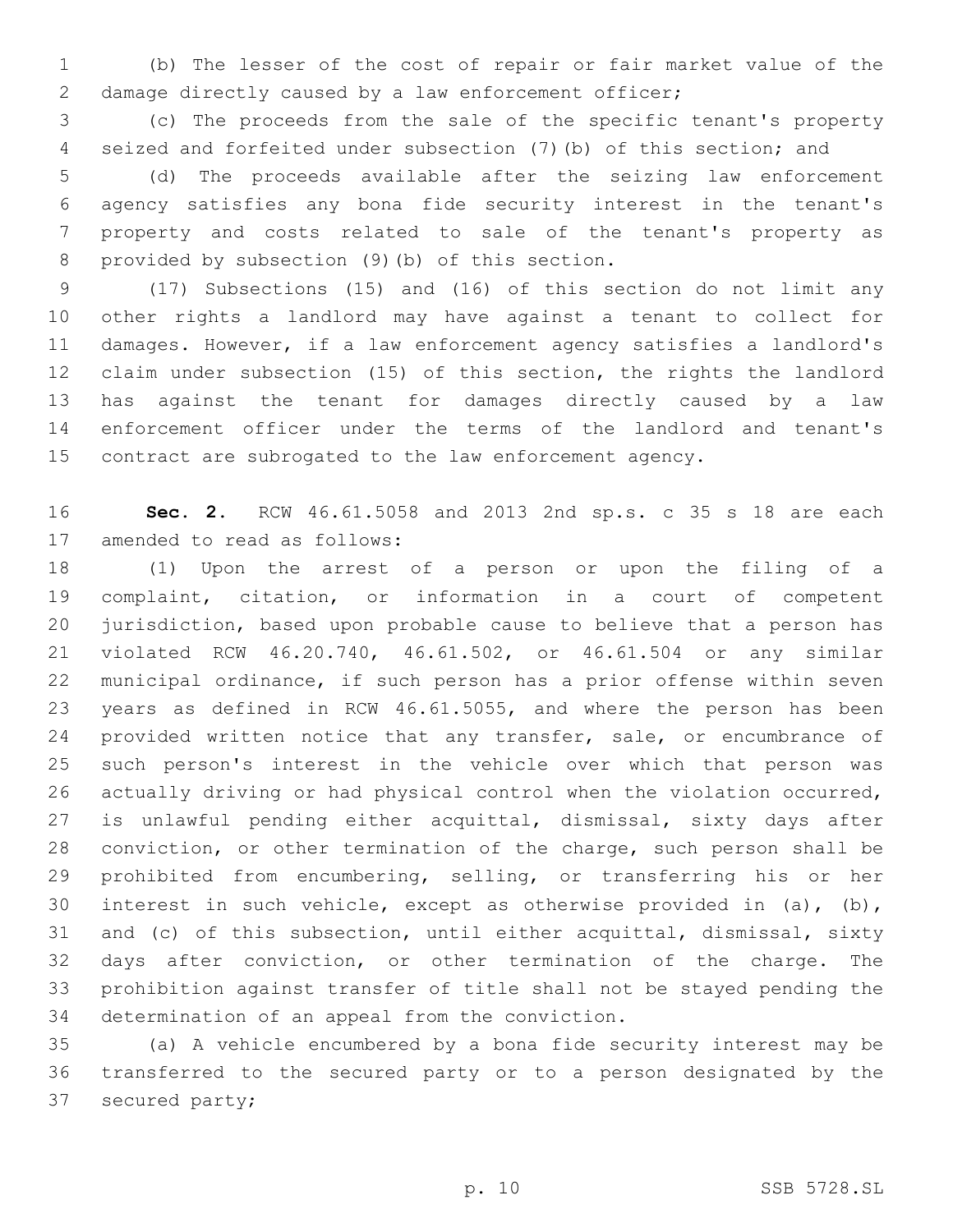(b) A leased or rented vehicle may be transferred to the lessor, rental agency, or to a person designated by the lessor or rental 3  $aqency; and$ 

 (c) A vehicle may be transferred to a third party or a vehicle dealer who is a bona fide purchaser or may be subject to a bona fide security interest in the vehicle unless it is established that (i) in the case of a purchase by a third party or vehicle dealer, such party or dealer had actual notice that the vehicle was subject to the prohibition prior to the purchase, or (ii) in the case of a security interest, the holder of the security interest had actual notice that the vehicle was subject to the prohibition prior to the encumbrance 12 of title.

 (2) On conviction for a violation of either RCW 46.20.740, 46.61.502, or 46.61.504 or any similar municipal ordinance where the person convicted has a prior offense within seven years as defined in RCW 46.61.5055, the motor vehicle the person was driving or over which the person had actual physical control at the time of the offense, if the person has a financial interest in the vehicle, the court shall consider at sentencing whether the vehicle shall be seized and forfeited pursuant to this section if a seizure or 21 forfeiture has not yet occurred.

 (3) A vehicle subject to forfeiture under this chapter may be seized by a law enforcement officer of this state upon process issued by a court of competent jurisdiction. Seizure of a vehicle may be made without process if the vehicle subject to seizure has been the subject of a prior judgment in favor of the state in a forfeiture 27 proceeding based upon this section.

 (4) Seizure under subsection (3) of this section automatically commences proceedings for forfeiture. The law enforcement agency under whose authority the seizure was made shall cause notice of the seizure and intended forfeiture of the seized vehicle to be served within fifteen days after the seizure on the owner of the vehicle seized, on the person in charge of the vehicle, and on any person having a known right or interest in the vehicle, including a community property interest. The notice of seizure may be served by any method authorized by law or court rule, including but not limited to service by certified mail with return receipt requested. Service by mail is complete upon mailing within the fifteen-day period after the seizure. Notice of seizure in the case of property subject to a security interest that has been perfected on a certificate of title

p. 11 SSB 5728.SL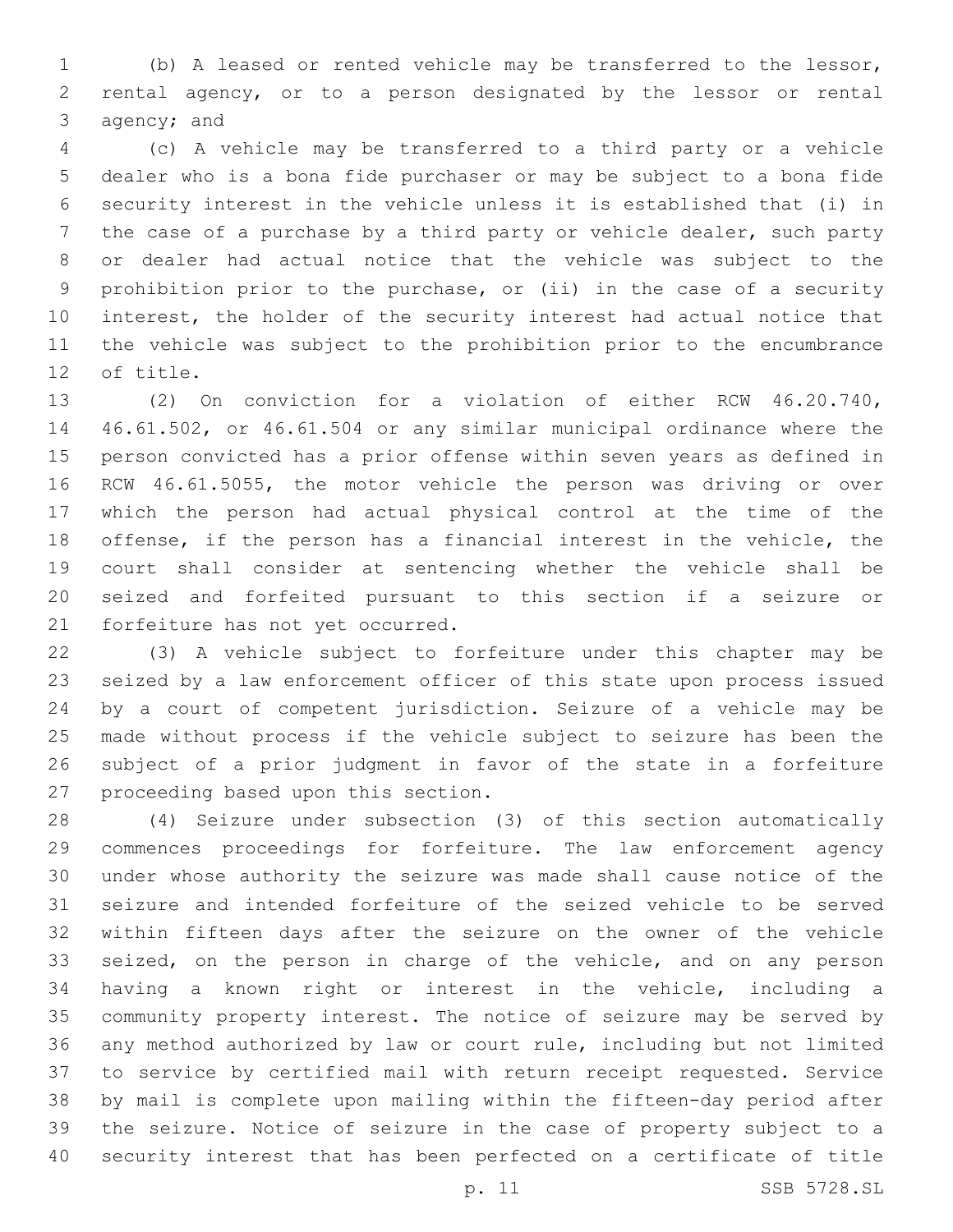shall be made by service upon the secured party or the secured party's assignee at the address shown on the financing statement or 3 the certificate of title.

 (5) If no person notifies the seizing law enforcement agency in writing of the person's claim of ownership or right to possession of the seized vehicle within forty-five days of the seizure, the vehicle 7 is deemed forfeited.

 (6) If a person notifies the seizing law enforcement agency in writing of the person's claim of ownership or right to possession of the seized vehicle within forty-five days of the seizure, the law enforcement agency shall give the person or persons a reasonable opportunity to be heard as to the claim or right. The hearing shall be before the chief law enforcement officer of the seizing agency or the chief law enforcement officer's designee, except where the seizing agency is a state agency as defined in RCW 34.12.020, the hearing shall be before the chief law enforcement officer of the seizing agency or an administrative law judge appointed under chapter 34.12 RCW, except that any person asserting a claim or right may remove the matter to a court of competent jurisdiction. Removal may only be accomplished according to the rules of civil procedure. The person seeking removal of the matter must serve process against the state, county, political subdivision, or municipality that operates the seizing agency, and any other party of interest, in accordance with RCW 4.28.080 or 4.92.020, within forty-five days after the person seeking removal has notified the seizing law enforcement agency of the person's claim of ownership or right to possession. The court to which the matter is to be removed shall be the district court when the aggregate value of the vehicle is within the jurisdictional limit set forth in RCW 3.66.020. A hearing before the seizing agency and any appeal therefrom shall be under Title 34 RCW. In a court hearing between two or more claimants to the vehicle involved, the prevailing party shall be entitled to a judgment for costs and reasonable attorneys' fees. The burden of producing evidence shall be upon the person claiming to be the legal owner or the person claiming to have the lawful right to possession of the vehicle. The seizing law enforcement agency shall promptly return the vehicle to the claimant upon a determination by the administrative law judge or court that the claimant is the present legal owner under this title or is lawfully entitled to possession of the vehicle.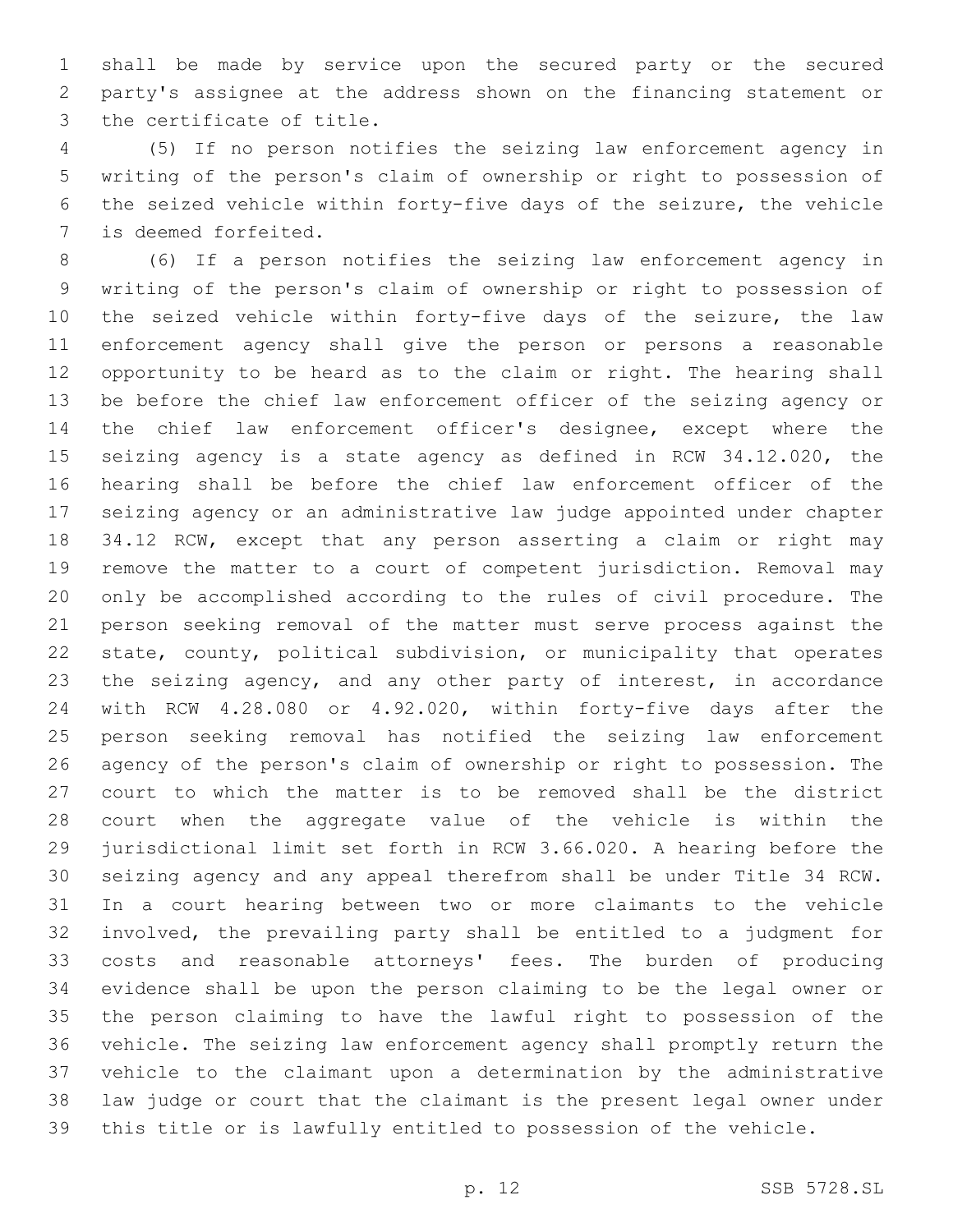(7) When a vehicle is forfeited under this chapter the seizing law enforcement agency may sell the vehicle, retain it for official use, or upon application by a law enforcement agency of this state release the vehicle to that agency for the exclusive use of enforcing this title; provided, however, that the agency shall first satisfy any bona fide security interest to which the vehicle is subject under 7 subsection (1) (a) or (c) of this section.

 (8) When a vehicle is forfeited, the seizing agency shall keep a record indicating the identity of the prior owner, if known, a description of the vehicle, the disposition of the vehicle, the value 11 of the vehicle at the time of seizure, and the amount of proceeds 12 realized from disposition of the vehicle.

 (9) Each seizing agency shall retain records of forfeited 14 vehicles for at least seven years.

 (10) Each seizing agency shall file a report including a copy of the records of forfeited vehicles with the state treasurer each 17 calendar quarter.

 (11) The quarterly report need not include a record of a forfeited vehicle that is still being held for use as evidence during the investigation or prosecution of a case or during the appeal from 21 a conviction.

 (12) By January 31st of each year, each seizing agency shall 23 remit to the state  $((\text{treatest})$  an amount equal to ten percent of the net proceeds of vehicles forfeited during the preceding calendar 25 year((<del>. Money remitted shall be deposited in the state general fund</del>)) for deposit into the behavioral health loan repayment program account created in RCW 28B.115.135 through June 30, 2027, and into the state 28 general fund thereafter.

 (13) The net proceeds of a forfeited vehicle is the value of the forfeitable interest in the vehicle after deducting the cost of satisfying a bona fide security interest to which the vehicle is subject at the time of seizure; and in the case of a sold vehicle, after deducting the cost of sale, including reasonable fees or 34 commissions paid to independent selling agents.

 (14) The value of a sold forfeited vehicle is the sale price. The value of a retained forfeited vehicle is the fair market value of the vehicle at the time of seizure, determined when possible by reference to an applicable commonly used index, such as the index used by the department of licensing. A seizing agency may, but need not, use an independent qualified appraiser to determine the value of retained

p. 13 SSB 5728.SL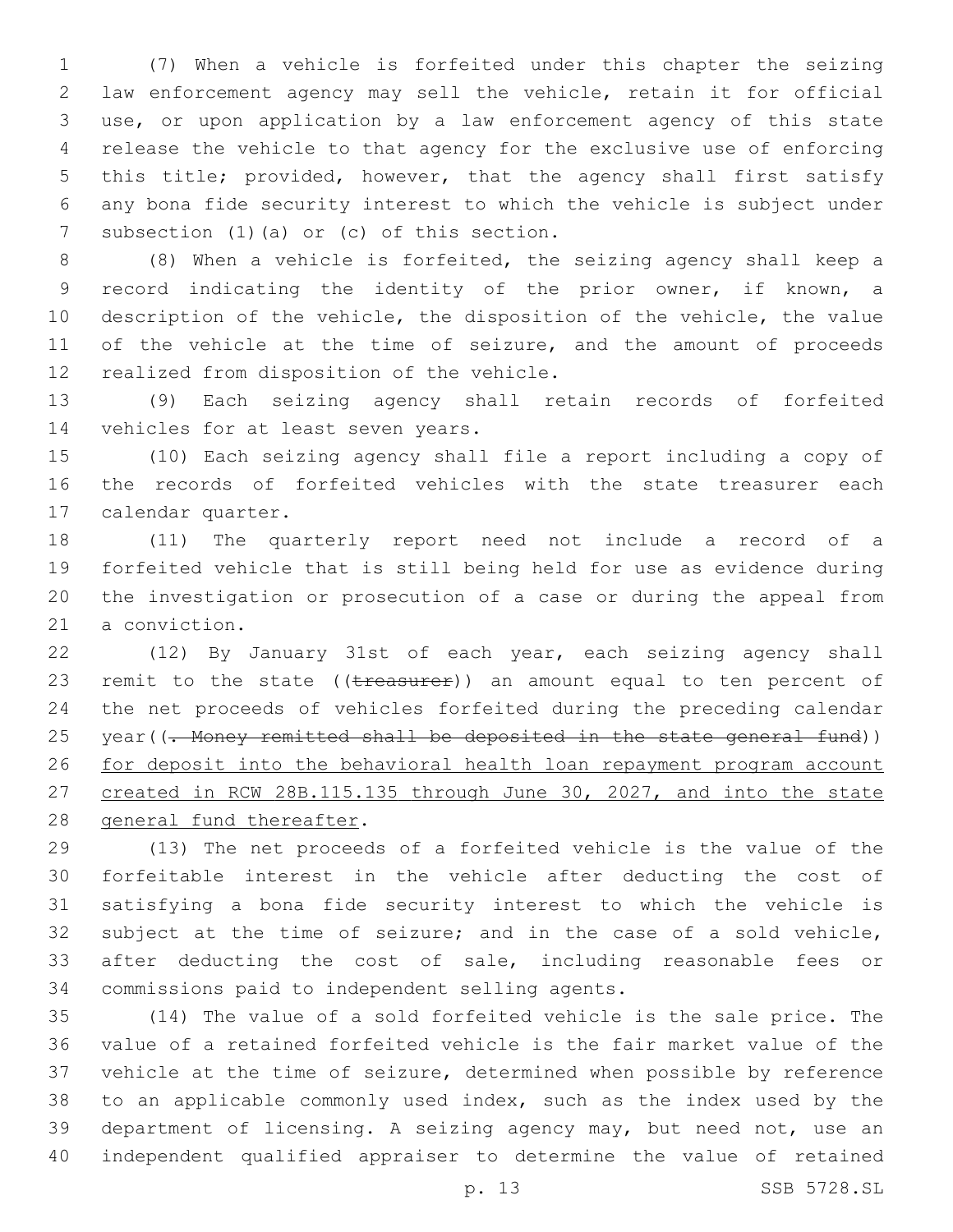vehicles. If an appraiser is used, the value of the vehicle appraised 2 is net of the cost of the appraisal.

 **Sec. 3.** RCW 10.105.010 and 2009 c 479 s 15 are each amended to 4 read as follows:

 (1) The following are subject to seizure and forfeiture and no property right exists in them: All personal property, including, but not limited to, any item, object, tool, substance, device, weapon, machine, vehicle of any kind, money, security, or negotiable instrument, which has been or was actually employed as an instrumentality in the commission of, or in aiding or abetting in the commission of any felony, or which was furnished or was intended to 12 be furnished by any person in the commission of, as a result of, or 13 as compensation for the commission of, any felony, or which was acquired in whole or in part with proceeds traceable to the commission of a felony. No property may be forfeited under this section until after there has been a superior court conviction of the owner of the property for the felony in connection with which the 18 property was employed, furnished, or acquired.

 A forfeiture of property encumbered by a bona fide security interest is subject to the interest of the secured party if at the time the security interest was created, the secured party neither had knowledge of nor consented to the commission of the felony.

 (2) Personal property subject to forfeiture under this chapter may be seized by any law enforcement officer of this state upon process issued by any superior court having jurisdiction over the property. Seizure of personal property without process may be made if:27

 (a) The seizure is incident to an arrest or a search under a 29 search warrant;

 (b) The property subject to seizure has been the subject of a prior judgment in favor of the state in a criminal injunction or 32 forfeiture proceeding;

 (c) A law enforcement officer has probable cause to believe that the property is directly dangerous to health or safety; or

 (d) The law enforcement officer has probable cause to believe that the property was used or is intended to be used in the 37 commission of a felony.

 (3) In the event of seizure pursuant to this section, proceedings for forfeiture shall be deemed commenced by the seizure. The law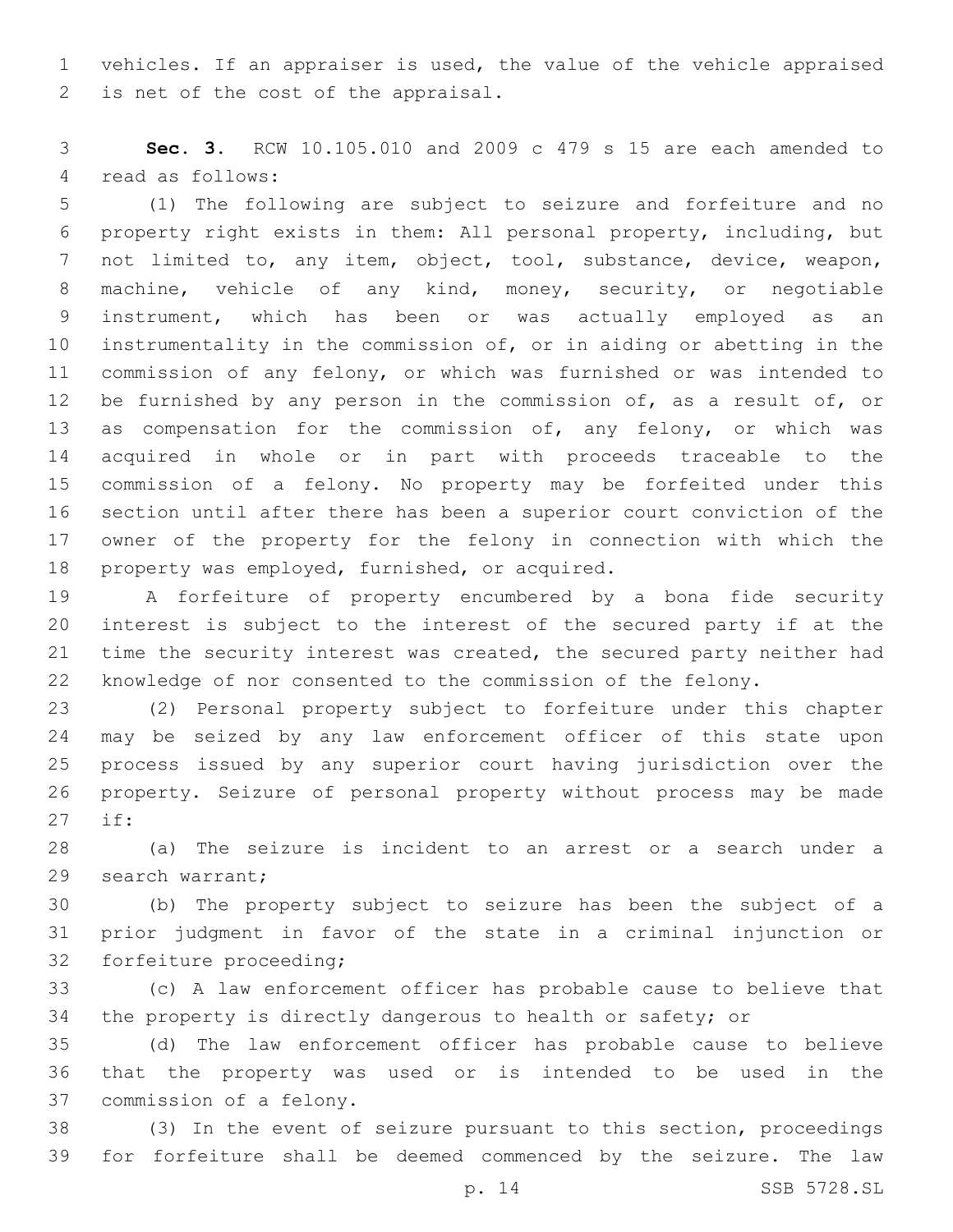enforcement agency under whose authority the seizure was made shall cause notice to be served within fifteen days following the seizure on the owner of the property seized and the person in charge thereof and any person having any known right or interest therein, including any community property interest, of the seizure and intended forfeiture of the seized property. The notice of seizure may be served by any method authorized by law or court rule including but not limited to service by certified mail with return receipt requested. Service by mail shall be deemed complete upon mailing within the fifteen day period following the seizure. Notice of seizure in the case of property subject to a security interest that has been perfected by filing a financing statement in accordance with chapter 62A.9A RCW, or a certificate of title shall be made by service upon the secured party or the secured party's assignee at the address shown on the financing statement or the certificate of title.

 (4) If no person notifies the seizing law enforcement agency in writing of the person's claim of ownership or right to possession of items specified in subsection (1) of this section within forty-five days of the seizure, the item seized shall be deemed forfeited.

 (5) If a person notifies the seizing law enforcement agency in writing of the person's claim of ownership or right to possession of the seized property within forty-five days of the seizure, the law enforcement agency shall give the person or persons a reasonable opportunity to be heard as to the claim or right. The hearing shall be before the chief law enforcement officer of the seizing agency or the chief law enforcement officer's designee, except where the seizing agency is a state agency as defined in RCW 34.12.020(4), the hearing shall be before the chief law enforcement officer of the seizing agency or an administrative law judge appointed under chapter 34.12 RCW, except that any person asserting a claim or right may remove the matter to a court of competent jurisdiction. Removal may only be accomplished according to the rules of civil procedure. The person seeking removal of the matter must serve process against the state, county, political subdivision, or municipality that operates the seizing agency, and any other party of interest, in accordance with RCW 4.28.080 or 4.92.020, within forty-five days after the person seeking removal has notified the seizing law enforcement agency of the person's claim of ownership or right to possession. The court to which the matter is to be removed shall be the district court when the aggregate value of the property is within the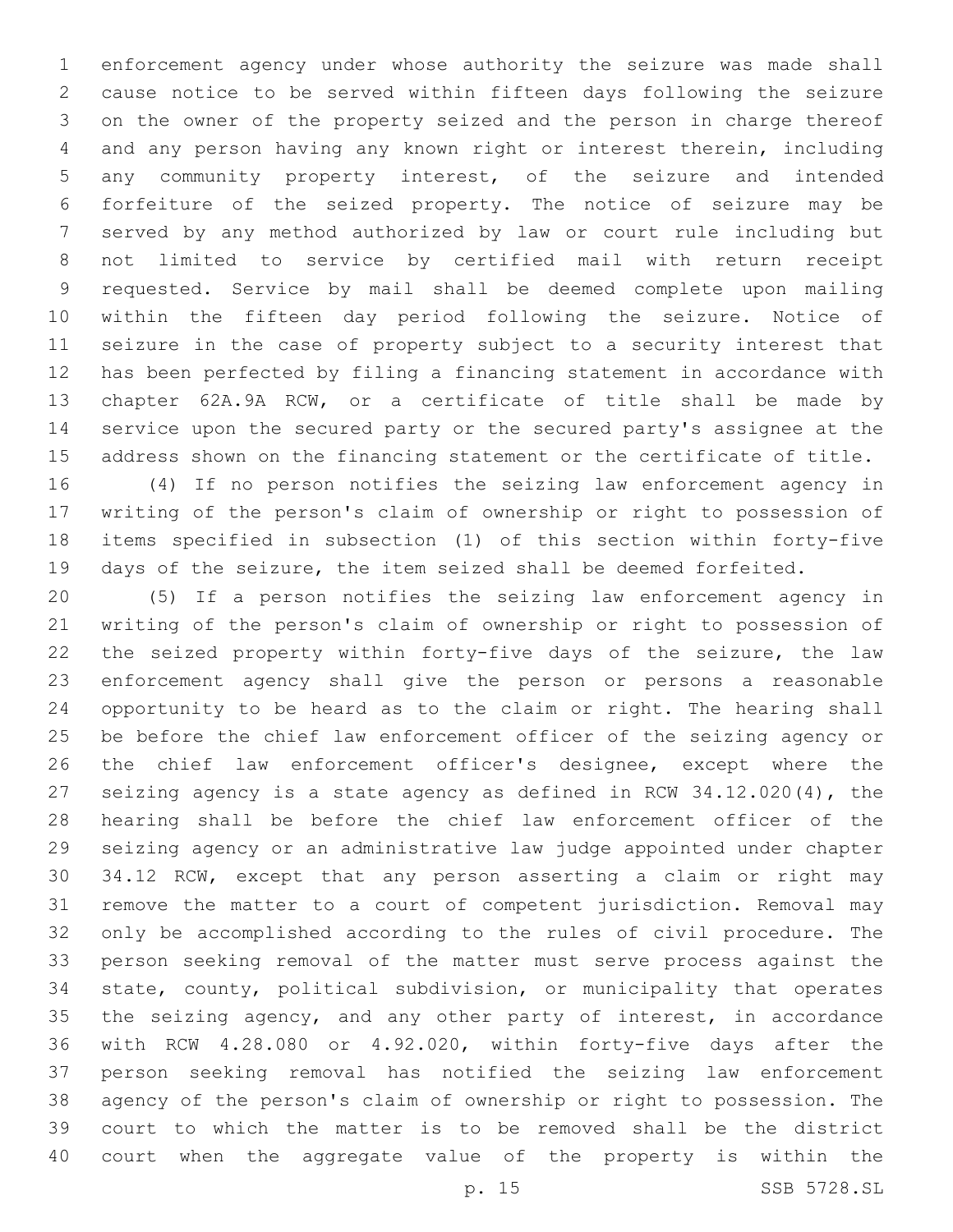jurisdictional limit set forth in RCW 3.66.020. A hearing before the seizing agency and any appeal therefrom shall be under Title 34 RCW. In a court hearing between two or more claimants to the property involved, the prevailing party shall be entitled to a judgment for costs and reasonable attorney's fees. The burden of producing evidence shall be upon the person claiming to be the lawful owner or the person claiming to have the lawful right to possession of the property. The seizing law enforcement agency shall promptly return the property to the claimant upon a determination by the administrative law judge or court that the claimant is the present lawful owner or is lawfully entitled to possession of the property.

 (6) When property is forfeited under this chapter, after satisfying any court-ordered victim restitution, the seizing law 14 enforcement agency may:

 (a) Retain it for official use or upon application by any law enforcement agency of this state release such property to such agency for the exclusive use of enforcing the criminal law;

 (b) Sell that which is not required to be destroyed by law and 19 which is not harmful to the public.

 (7) By January 31st of each year, each seizing agency shall remit 21 to the state ((treasurer)) an amount equal to ten percent of the net proceeds of any property forfeited during the preceding calendar 23 year((- Money remitted shall be deposited in the state general fund)) 24 for deposit into the behavioral health loan repayment program account 25 created in RCW 28B.115.135 through June 30, 2027, and into the state 26 general fund thereafter.

 (a) The net proceeds of forfeited property is the value of the forfeitable interest in the property after deducting the cost of satisfying any bona fide security interest to which the property is subject at the time of seizure; and in the case of sold property, after deducting the cost of sale, including reasonable fees or 32 commissions paid to independent selling agents.

 (b) The value of sold forfeited property is the sale price. The value of retained forfeited property is the fair market value of the property at the time of seizure, determined when possible by reference to an applicable commonly used index, such as the index used by the department of licensing for valuation of motor vehicles. A seizing agency may use, but need not use, an independent qualified appraiser to determine the value of retained property. If an appraiser is used, the value of the property appraised is net of the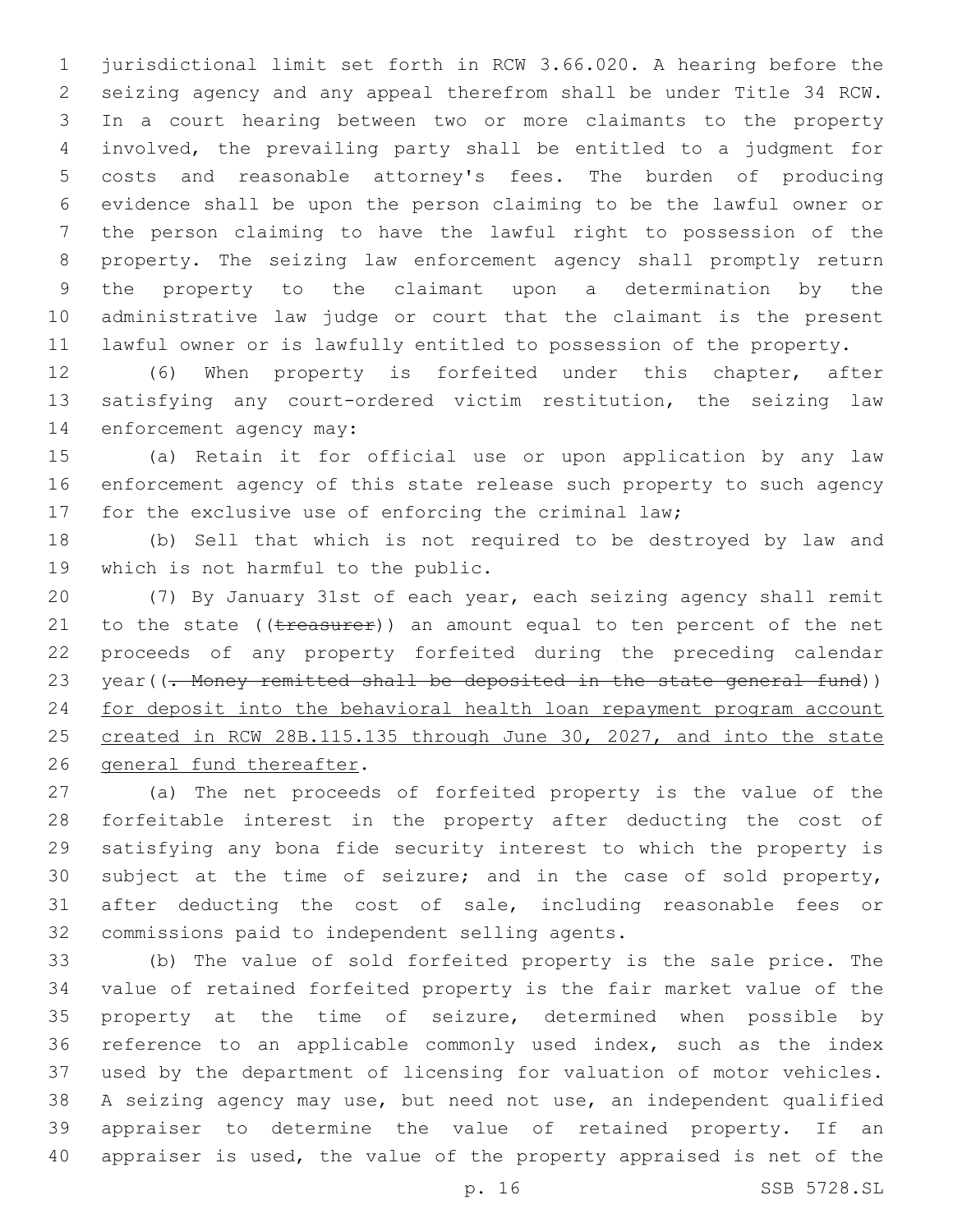cost of the appraisal. The value of destroyed property and retained 2 firearms or illegal property is zero.

 (c) Retained property and net proceeds not required to be 4 ((paid)) remitted to the state ((treasurer)), or otherwise required to be spent under this section, shall be retained by the seizing law enforcement agency exclusively for the expansion and improvement of law enforcement activity. Money retained under this section may not 8 be used to supplant preexisting funding sources.

 **Sec. 4.** RCW 9.68A.120 and 2014 c 188 s 3 are each amended to 10 read as follows:

The following are subject to seizure and forfeiture:

 (1) All visual or printed matter that depicts a minor engaged in 13 sexually explicit conduct.

 (2) All raw materials, equipment, and other tangible personal property of any kind used or intended to be used to manufacture or process any visual or printed matter that depicts a minor engaged in sexually explicit conduct, and all conveyances, including aircraft, vehicles, or vessels that are used or intended for use to transport, 19 or in any manner to facilitate the transportation of, visual or printed matter in violation of RCW 9.68A.050 or 9.68A.060, but:

 (a) No conveyance used by any person as a common carrier in the transaction of business as a common carrier is subject to forfeiture under this section unless it appears that the owner or other person in charge of the conveyance is a consenting party or privy to a 25 violation of this chapter;

 (b) No property is subject to forfeiture under this section by reason of any act or omission established by the owner of the property to have been committed or omitted without the owner's 29 knowledge or consent;

 (c) A forfeiture of property encumbered by a bona fide security interest is subject to the interest of the secured party if the secured party neither had knowledge of nor consented to the act or 33 omission; and

 (d) When the owner of a conveyance has been arrested under this chapter the conveyance may not be subject to forfeiture unless it is seized or process is issued for its seizure within ten days of the owner's arrest.37

 (3) All personal property, moneys, negotiable instruments, securities, or other tangible or intangible property furnished or

p. 17 SSB 5728.SL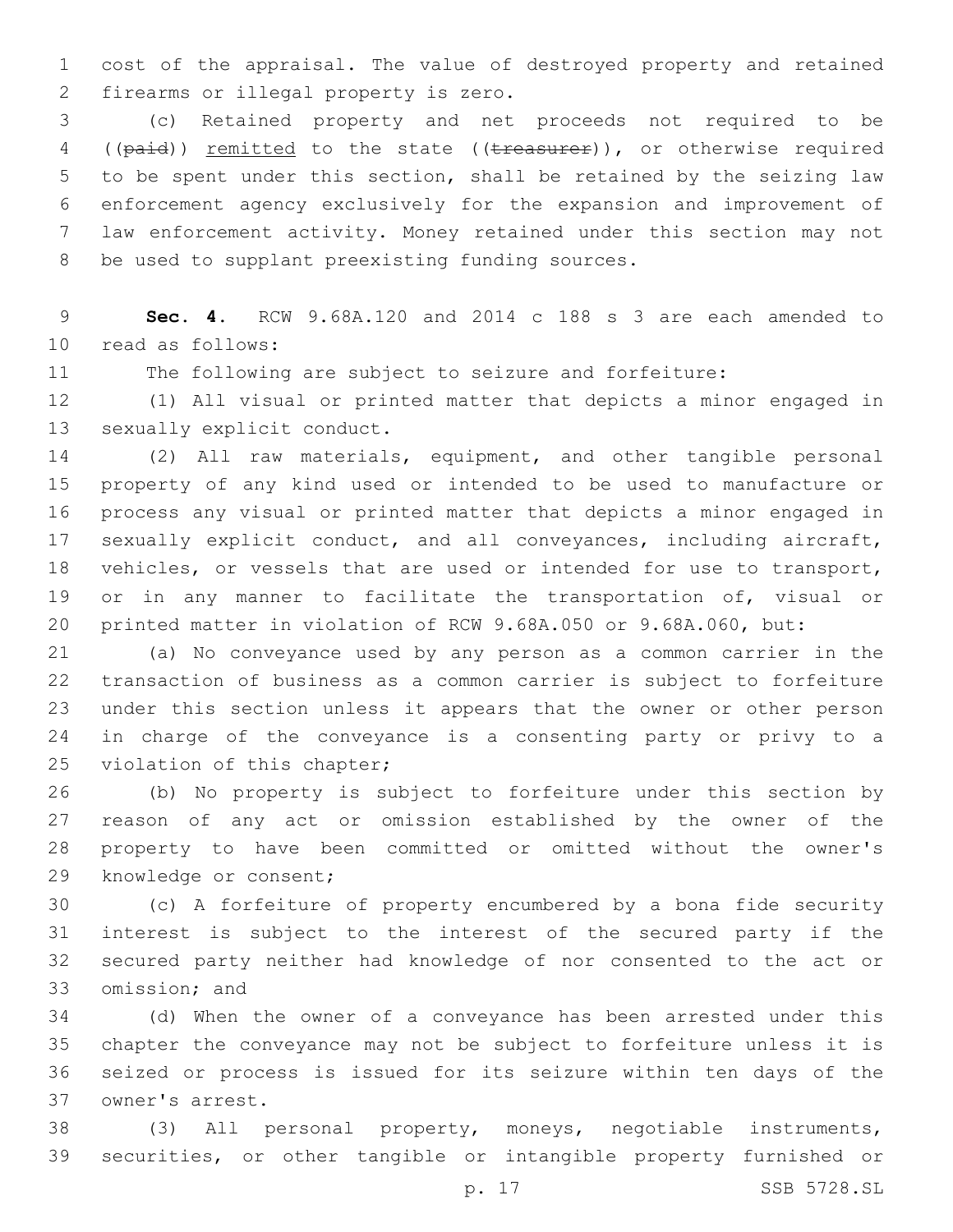intended to be furnished by any person in exchange for visual or printed matter depicting a minor engaged in sexually explicit conduct, or constituting proceeds traceable to any violation of this chapter.4

 (4) Property subject to forfeiture under this chapter may be seized by any law enforcement officer of this state upon process issued by any superior court having jurisdiction over the property. 8 Seizure without process may be made if:

 (a) The seizure is incident to an arrest or a search under a search warrant or an inspection under an administrative inspection 11 warrant;

 (b) The property subject to seizure has been the subject of a prior judgment in favor of the state in a criminal injunction or 14 forfeiture proceeding based upon this chapter;

 (c) A law enforcement officer has probable cause to believe that 16 the property is directly or indirectly dangerous to health or safety; 17 or

 (d) The law enforcement officer has probable cause to believe that the property was used or is intended to be used in violation of 20 this chapter.

 (5) In the event of seizure under subsection (4) of this section, proceedings for forfeiture shall be deemed commenced by the seizure. The law enforcement agency under whose authority the seizure was made shall cause notice to be served within fifteen days following the seizure on the owner of the property seized and the person in charge thereof and any person having any known right or interest therein, of the seizure and intended forfeiture of the seized property. The notice may be served by any method authorized by law or court rule including but not limited to service by certified mail with return receipt requested. Service by mail shall be deemed complete upon mailing within the fifteen day period following the seizure.

 (6) If no person notifies the seizing law enforcement agency in writing of the person's claim of ownership or right to possession of seized items within forty-five days of the seizure, the item seized 35 shall be deemed forfeited.

 (7) If any person notifies the seizing law enforcement agency in writing of the person's claim of ownership or right to possession of seized items within forty-five days of the seizure, the person or persons shall be afforded a reasonable opportunity to be heard as to the claim or right. The hearing shall be before an administrative law

p. 18 SSB 5728.SL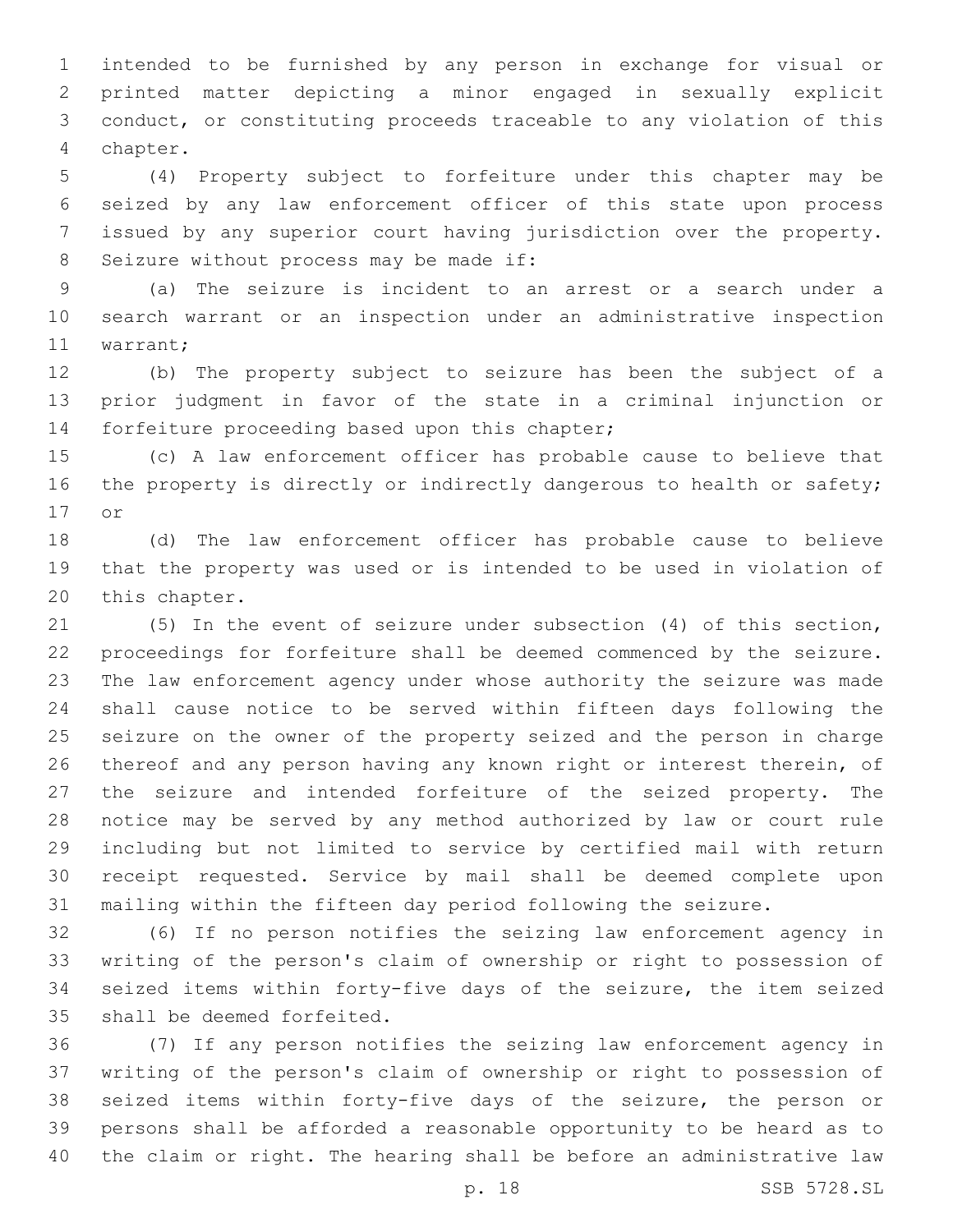judge appointed under chapter 34.12 RCW, except that any person asserting a claim or right may remove the matter to a court of competent jurisdiction if the aggregate value of the article or articles involved is more than five hundred dollars. The hearing before an administrative law judge and any appeal therefrom shall be under Title 34 RCW. In a court hearing between two or more claimants to the article or articles involved, the prevailing party shall be entitled to a judgment for costs and reasonable attorney's fees. The burden of producing evidence shall be upon the person claiming to be the lawful owner or the person claiming to have the lawful right to possession of the seized items. The seizing law enforcement agency shall promptly return the article or articles to the claimant upon a determination by the administrative law judge or court that the claimant is lawfully entitled to possession thereof of the seized 15 items.

 (8) If property is sought to be forfeited on the ground that it constitutes proceeds traceable to a violation of this chapter, the seizing law enforcement agency must prove by a preponderance of the evidence that the property constitutes proceeds traceable to a 20 violation of this chapter.

 (9) When property is forfeited under this chapter the seizing law 22 enforcement agency may:

 (a) Retain it for official use or upon application by any law enforcement agency of this state release the property to that agency 25 for the exclusive use of enforcing this chapter or chapter 9A.88 RCW;

 (b) Sell that which is not required to be destroyed by law and 27 which is not harmful to the public; or

 (c) Request the appropriate sheriff or director of public safety to take custody of the property and remove it for disposition in accordance with law.30

 (10)(a) By January 31st of each year, each seizing agency shall 32 remit to the state ((treasurer)) an amount equal to ten percent of the net proceeds of any property forfeited during the preceding calendar year. Money remitted shall be deposited in the prostitution prevention and intervention account under RCW 43.63A.740.

 (b) The net proceeds of forfeited property is the value of the forfeitable interest in the property after deducting the cost of satisfying any bona fide security interest to which the property is subject at the time of seizure; and in the case of sold property,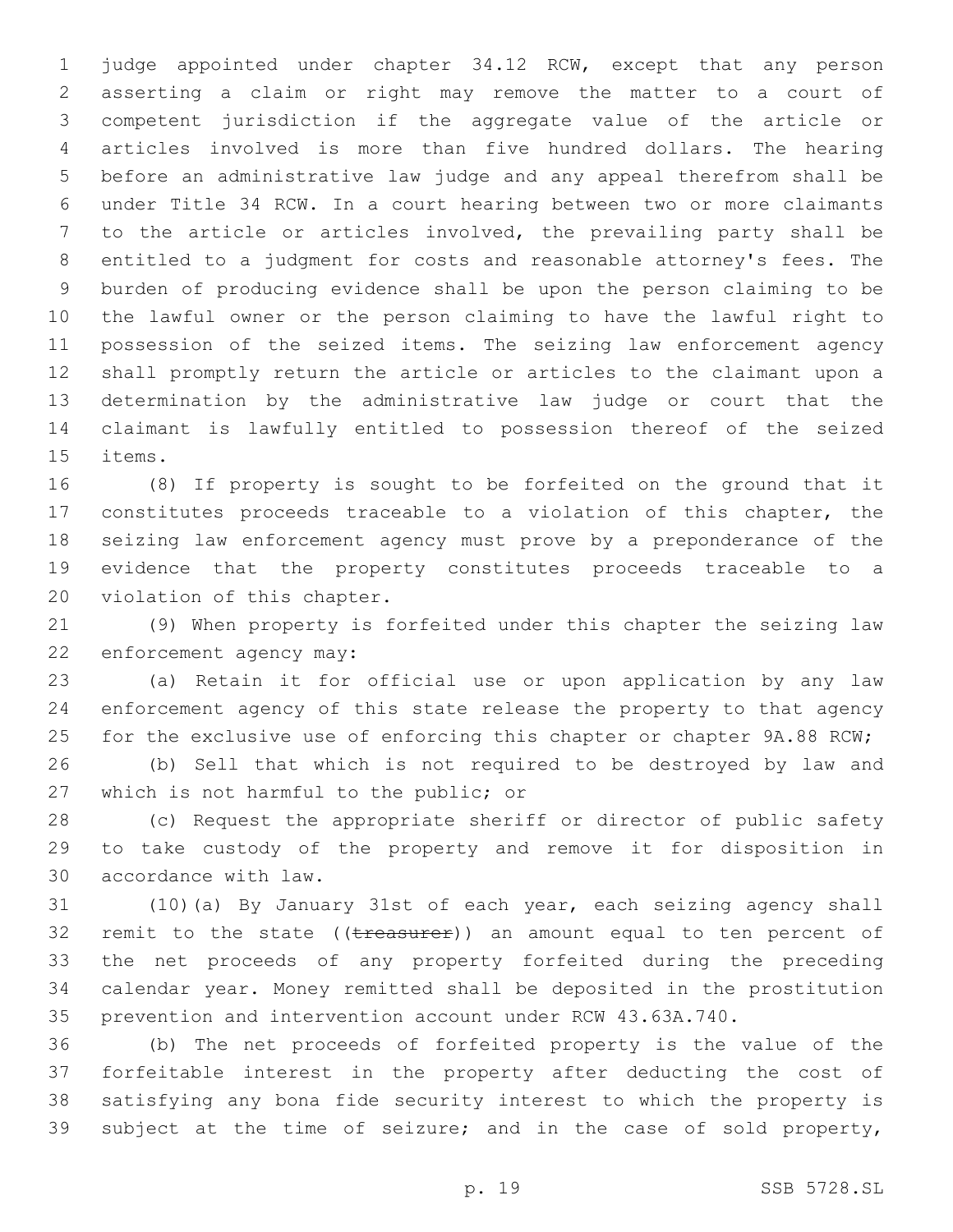after deducting the cost of sale, including reasonable fees or 2 commissions paid to an independent selling agency.

 (c) The value of sold forfeited property is the sale price. The value of retained forfeited property is the fair market value of the property at the time of seizure determined when possible by reference to an applicable commonly used index. A seizing agency may use, but need not use, an independent qualified appraiser to determine the value of retained property. If an appraiser is used, the value of the property appraised is net of the cost of the appraisal. The value of destroyed property and retained firearms or illegal property is zero.

 (11) Forfeited property and net proceeds not required to be 12 ((paid)) remitted to the state ((treasurer)) under this chapter shall be used for payment of all proper expenses of the investigation leading to the seizure, including any money delivered to the subject 15 of the investigation by the law enforcement agency, and of the proceedings for forfeiture and sale, including expenses of seizure, maintenance of custody, advertising, actual costs of the prosecuting or city attorney, and court costs. Money remaining after payment of these expenses shall be retained by the seizing law enforcement agency for the exclusive use of enforcing the provisions of this 21 chapter or chapter 9A.88 RCW.

 **Sec. 5.** RCW 9A.88.150 and 2014 c 188 s 4 are each amended to 23 read as follows:

 (1) The following are subject to seizure and forfeiture and no 25 property right exists in them:

 (a) Any property or other interest acquired or maintained in violation of RCW 9.68A.100, 9.68A.101, or 9A.88.070 to the extent of the investment of funds, and any appreciation or income attributable to the investment, from a violation of RCW 9.68A.100, 9.68A.101, or 30 9A.88.070;

 (b) All conveyances, including aircraft, vehicles, or vessels, which are used, or intended for use, in any manner to facilitate a violation of RCW 9.68A.100, 9.68A.101, or 9A.88.070, except that:

 (i) No conveyance used by any person as a common carrier in the transaction of business as a common carrier is subject to forfeiture under this section unless it appears that the owner or other person in charge of the conveyance is a consenting party or privy to a violation of RCW 9.68A.100, 9.68A.101, or 9A.88.070;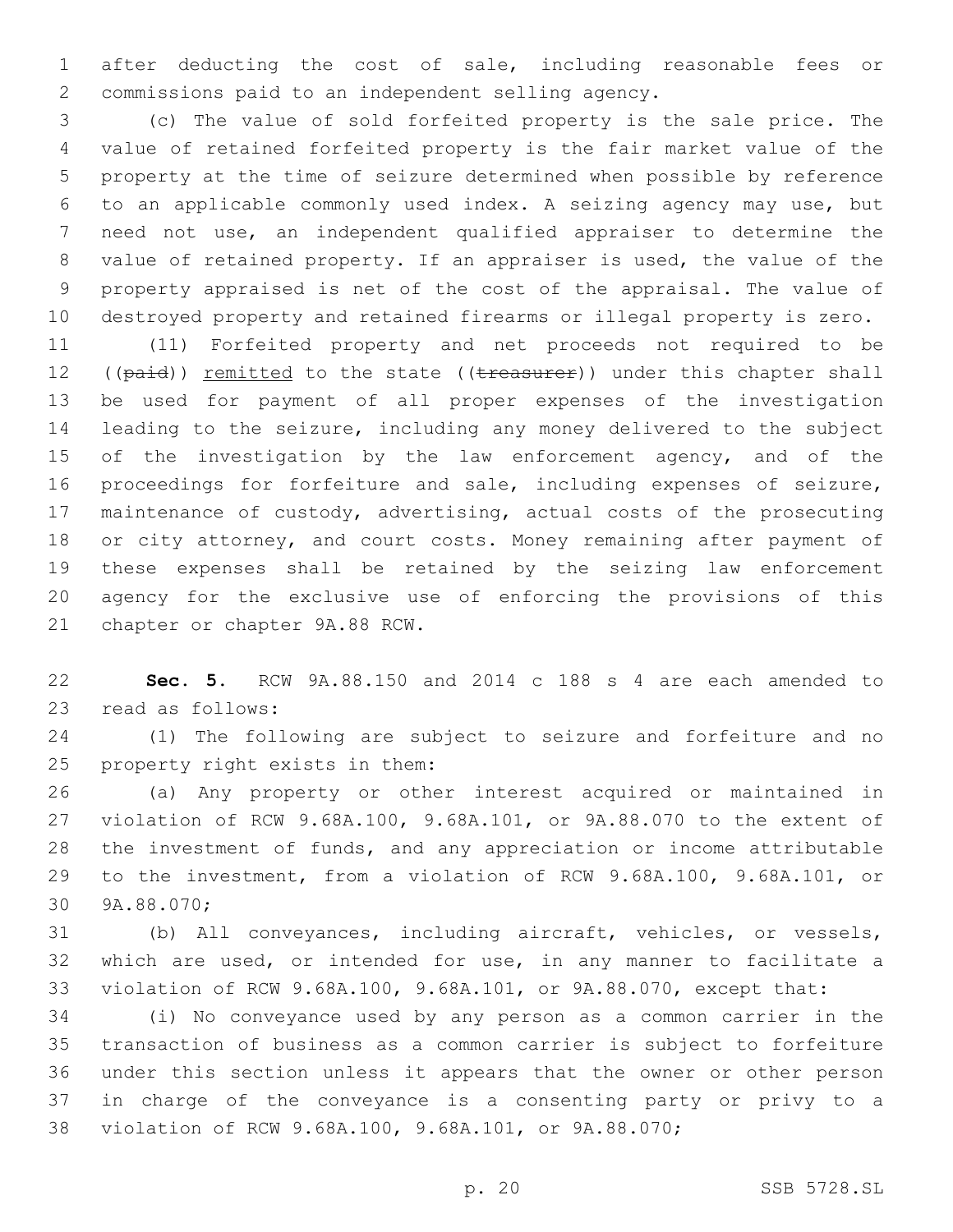(ii) No conveyance is subject to forfeiture under this section by reason of any act or omission established by the owner thereof to have been committed or omitted without the owner's knowledge or consent;4

 (iii) A forfeiture of a conveyance encumbered by a bona fide security interest is subject to the interest of the secured party if the secured party neither had knowledge of nor consented to the act 8 or omission; and

 (iv) When the owner of a conveyance has been arrested for a violation of RCW 9.68A.100, 9.68A.101, or 9A.88.070, the conveyance in which the person is arrested may not be subject to forfeiture unless it is seized or process is issued for its seizure within ten 13 days of the owner's arrest;

 (c) Any property, contractual right, or claim against property used to influence any enterprise that a person has established, operated, controlled, conducted, or participated in the conduct of, in violation of RCW 9.68A.100, 9.68A.101, or 9A.88.070;

 (d) All proceeds traceable to or derived from an offense defined in RCW 9.68A.100, 9.68A.101, or 9A.88.070 and all moneys, negotiable instruments, securities, and other things of value significantly used or intended to be used significantly to facilitate commission of the 22 offense;

 (e) All books, records, and research products and materials, including formulas, microfilm, tapes, and data which are used, or intended for use, in violation of RCW 9.68A.100, 9.68A.101, or 9A.88.070;26

 (f) All moneys, negotiable instruments, securities, or other tangible or intangible property of value furnished or intended to be furnished by any person in exchange for a violation of RCW 9.68A.100, 9.68A.101, or 9A.88.070, all tangible or intangible personal property, proceeds, or assets acquired in whole or in part with proceeds traceable to an exchange or series of exchanges in violation of RCW 9.68A.100, 9.68A.101, or 9A.88.070, and all moneys, negotiable instruments, and securities used or intended to be used to facilitate any violation of RCW 9.68A.100, 9.68A.101, or 9A.88.070. A forfeiture of money, negotiable instruments, securities, or other tangible or intangible property encumbered by a bona fide security interest is 38 subject to the interest of the secured party if, at the time the security interest was created, the secured party neither had knowledge of nor consented to the act or omission. No personal

p. 21 SSB 5728.SL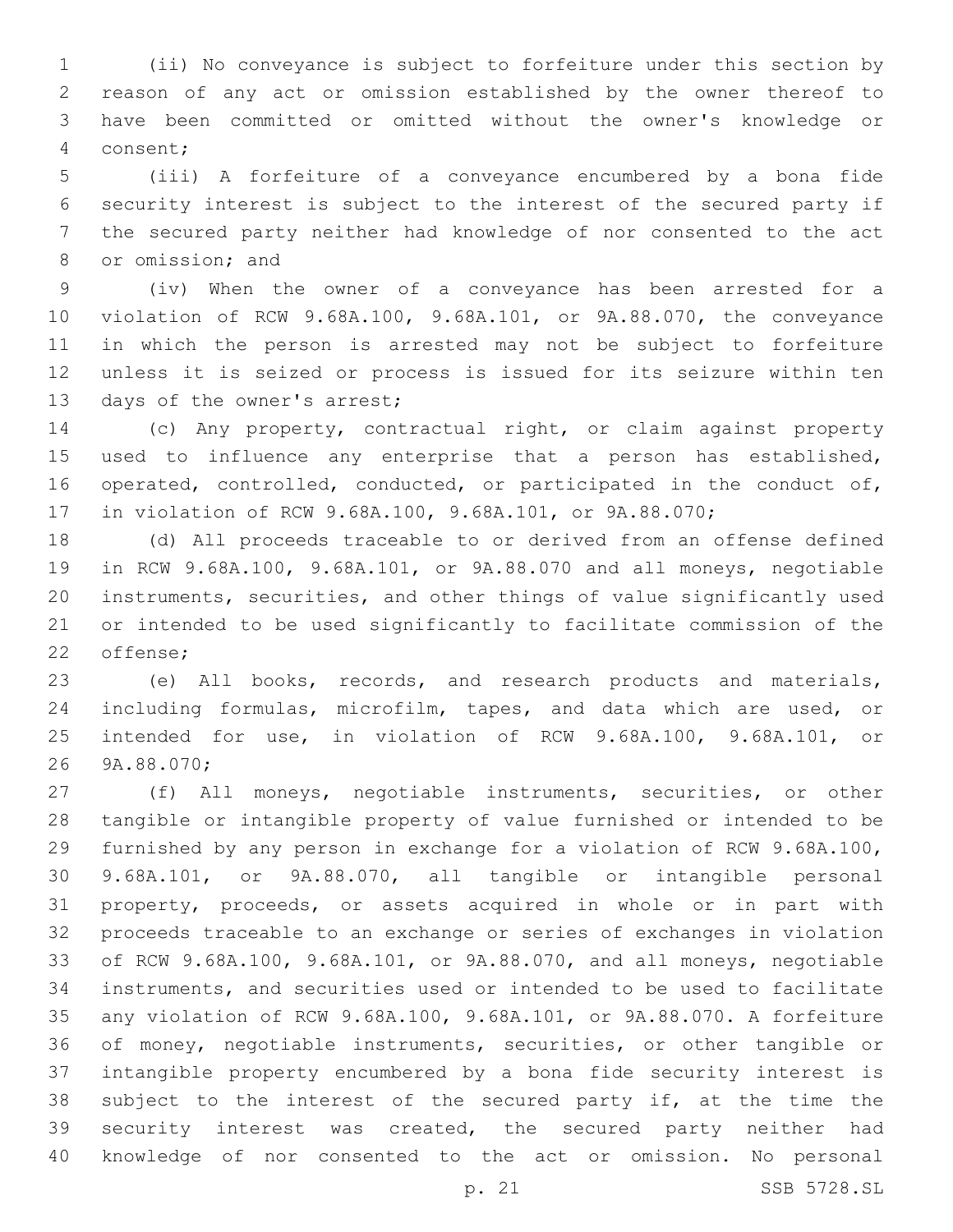property may be forfeited under this subsection (1)(f), to the extent of the interest of an owner, by reason of any act or omission, which that owner establishes was committed or omitted without the owner's 4 knowledge or consent; and

 (g) All real property, including any right, title, and interest in the whole of any lot or tract of land, and any appurtenances or improvements which are being used with the knowledge of the owner for a violation of RCW 9.68A.100, 9.68A.101, or 9A.88.070, or which have been acquired in whole or in part with proceeds traceable to an exchange or series of exchanges in violation of RCW 9.68A.100, 9.68A.101, or 9A.88.070, if a substantial nexus exists between the 12 violation and the real property. However:

 (i) No property may be forfeited pursuant to this subsection 14 (1)(g), to the extent of the interest of an owner, by reason of any act or omission committed or omitted without the owner's knowledge or 16 consent;

 (ii) A forfeiture of real property encumbered by a bona fide security interest is subject to the interest of the secured party if the secured party, at the time the security interest was created, neither had knowledge of nor consented to the act or omission.

 (2) Real or personal property subject to forfeiture under this section may be seized by any law enforcement officer of this state upon process issued by any superior court having jurisdiction over the property. Seizure of real property shall include the filing of a lis pendens by the seizing agency. Real property seized under this section shall not be transferred or otherwise conveyed until ninety days after seizure or until a judgment of forfeiture is entered, whichever is later: PROVIDED, That real property seized under this section may be transferred or conveyed to any person or entity who acquires title by foreclosure or deed in lieu of foreclosure of a security interest. Seizure of personal property without process may 32 be made if:

 (a) The seizure is incident to an arrest or a search under a 34 search warrant;

 (b) The property subject to seizure has been the subject of a prior judgment in favor of the state in a criminal injunction or 37 forfeiture proceeding; or

 (c) The law enforcement officer has probable cause to believe that the property was used or is intended to be used in violation of 40 RCW 9.68A.100, 9.68A.101, or 9A.88.070.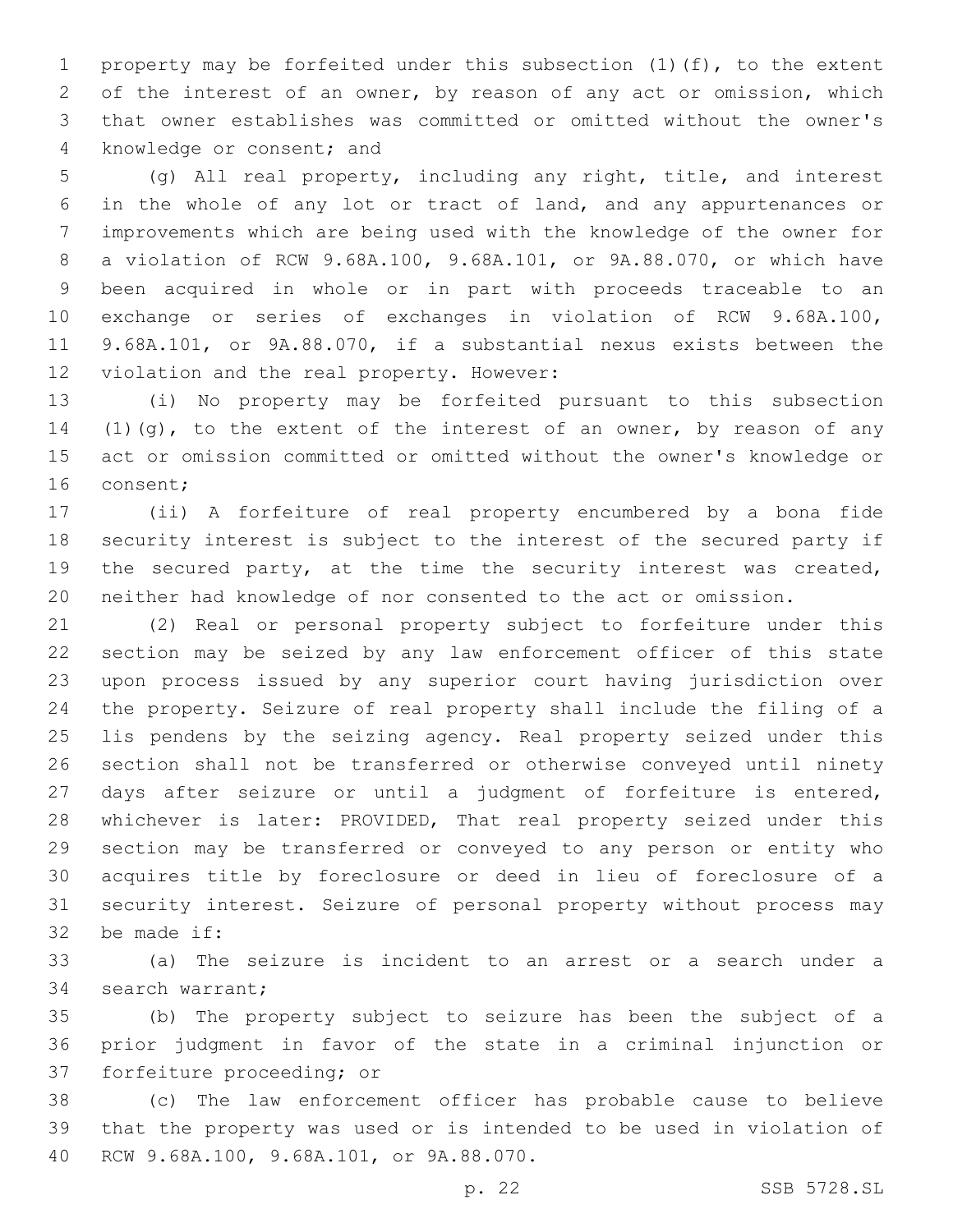(3) In the event of seizure pursuant to subsection (2) of this section, proceedings for forfeiture shall be deemed commenced by the seizure. The law enforcement agency under whose authority the seizure was made shall cause notice to be served within fifteen days following the seizure on the owner of the property seized and the person in charge thereof and any person having any known right or interest therein, including any community property interest, of the seizure and intended forfeiture of the seized property. Service of notice of seizure of real property shall be made according to the rules of civil procedure. However, the state may not obtain a default judgment with respect to real property against a party who is served by substituted service absent an affidavit stating that a good faith effort has been made to ascertain if the defaulted party is incarcerated within the state, and that there is no present basis to believe that the party is incarcerated within the state. Notice of seizure in the case of property subject to a security interest that has been perfected by filing a financing statement, or a certificate 18 of title, shall be made by service upon the secured party or the secured party's assignee at the address shown on the financing statement or the certificate of title. The notice of seizure in other cases may be served by any method authorized by law or court rule including, but not limited to, service by certified mail with return receipt requested. Service by mail shall be deemed complete upon mailing within the fifteen day period following the seizure.

 (4) If no person notifies the seizing law enforcement agency in writing of the person's claim of ownership or right to possession of items specified in subsection (1) of this section within forty-five days of the service of notice from the seizing agency in the case of personal property and ninety days in the case of real property, the item seized shall be deemed forfeited. The community property interest in real property of a person whose spouse or domestic partner committed a violation giving rise to seizure of the real property may not be forfeited if the person did not participate in 34 the violation.

 (5) If any person notifies the seizing law enforcement agency in writing of the person's claim of ownership or right to possession of items specified in subsection (1) of this section within forty-five days of the service of notice from the seizing agency in the case of personal property and ninety days in the case of real property, the person or persons shall be afforded a reasonable opportunity to be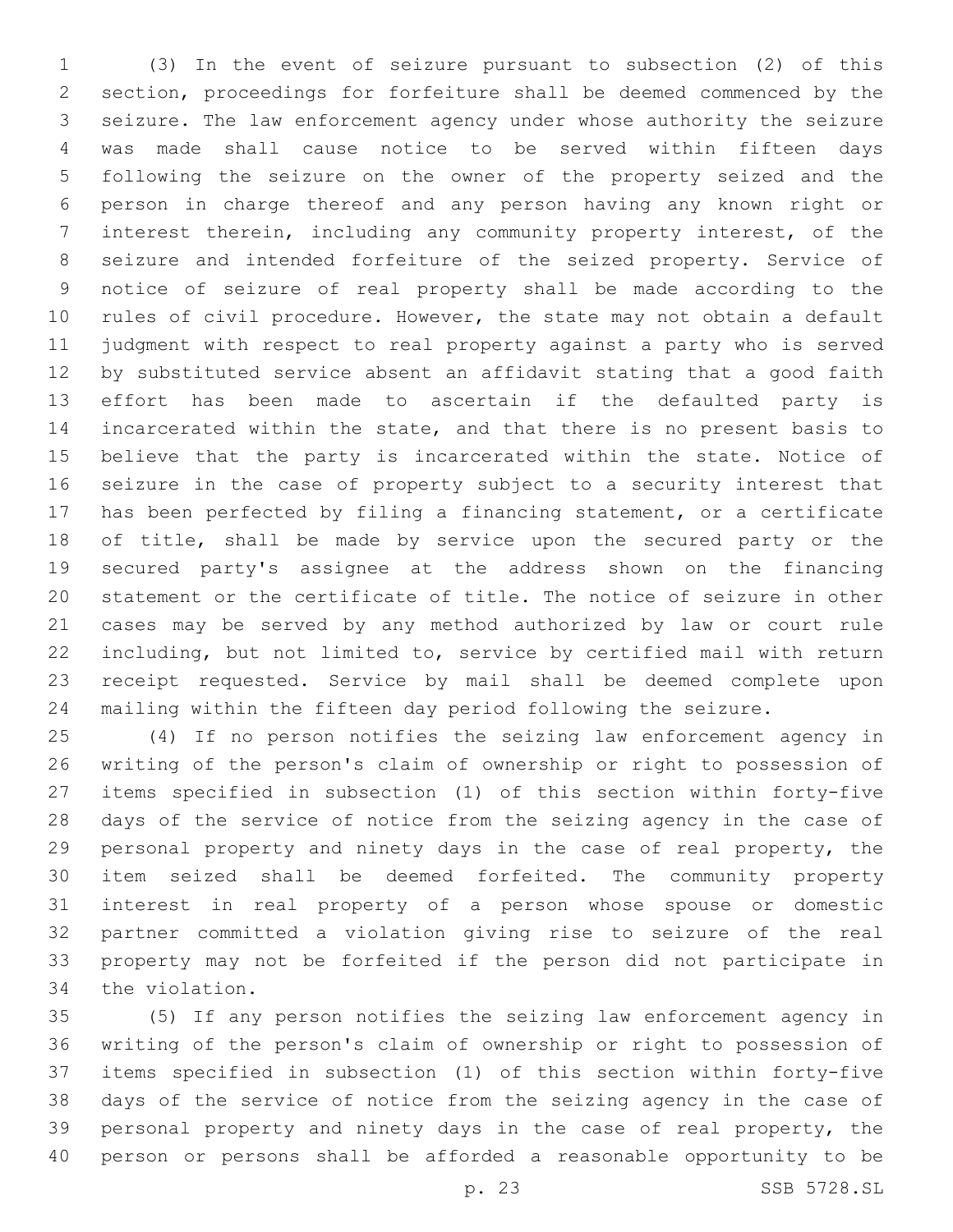heard as to the claim or right. The notice of claim may be served by any method authorized by law or court rule including, but not limited to, service by first-class mail. Service by mail shall be deemed complete upon mailing within the forty-five day period following service of the notice of seizure in the case of personal property and within the ninety day period following service of the notice of seizure in the case of real property. The hearing shall be before the chief law enforcement officer of the seizing agency or the chief law enforcement officer's designee, except where the seizing agency is a state agency as defined in RCW 34.12.020(4), the hearing shall be before the chief law enforcement officer of the seizing agency or an administrative law judge appointed under chapter 34.12 RCW, except that any person asserting a claim or right may remove the matter to a court of competent jurisdiction. Removal of any matter involving personal property may only be accomplished according to the rules of civil procedure. The person seeking removal of the matter must serve process against the state, county, political subdivision, or 18 municipality that operates the seizing agency, and any other party of interest, in accordance with RCW 4.28.080 or 4.92.020, within forty-five days after the person seeking removal has notified the seizing law enforcement agency of the person's claim of ownership or right to possession. The court to which the matter is to be removed shall be the district court when the aggregate value of personal property is within the jurisdictional limit set forth in RCW 3.66.020. A hearing before the seizing agency and any appeal therefrom shall be under Title 34 RCW. In all cases, the burden of proof is upon the law enforcement agency to establish, by a preponderance of the evidence, that the property is subject to 29 forfeiture.

 The seizing law enforcement agency shall promptly return the article or articles to the claimant upon a determination by the administrative law judge or court that the claimant is the present lawful owner or is lawfully entitled to possession thereof of items 34 specified in subsection (1) of this section.

 (6) In any proceeding to forfeit property under this title, where the claimant substantially prevails, the claimant is entitled to reasonable attorneys' fees reasonably incurred by the claimant. In addition, in a court hearing between two or more claimants to the article or articles involved, the prevailing party is entitled to a judgment for costs and reasonable attorneys' fees.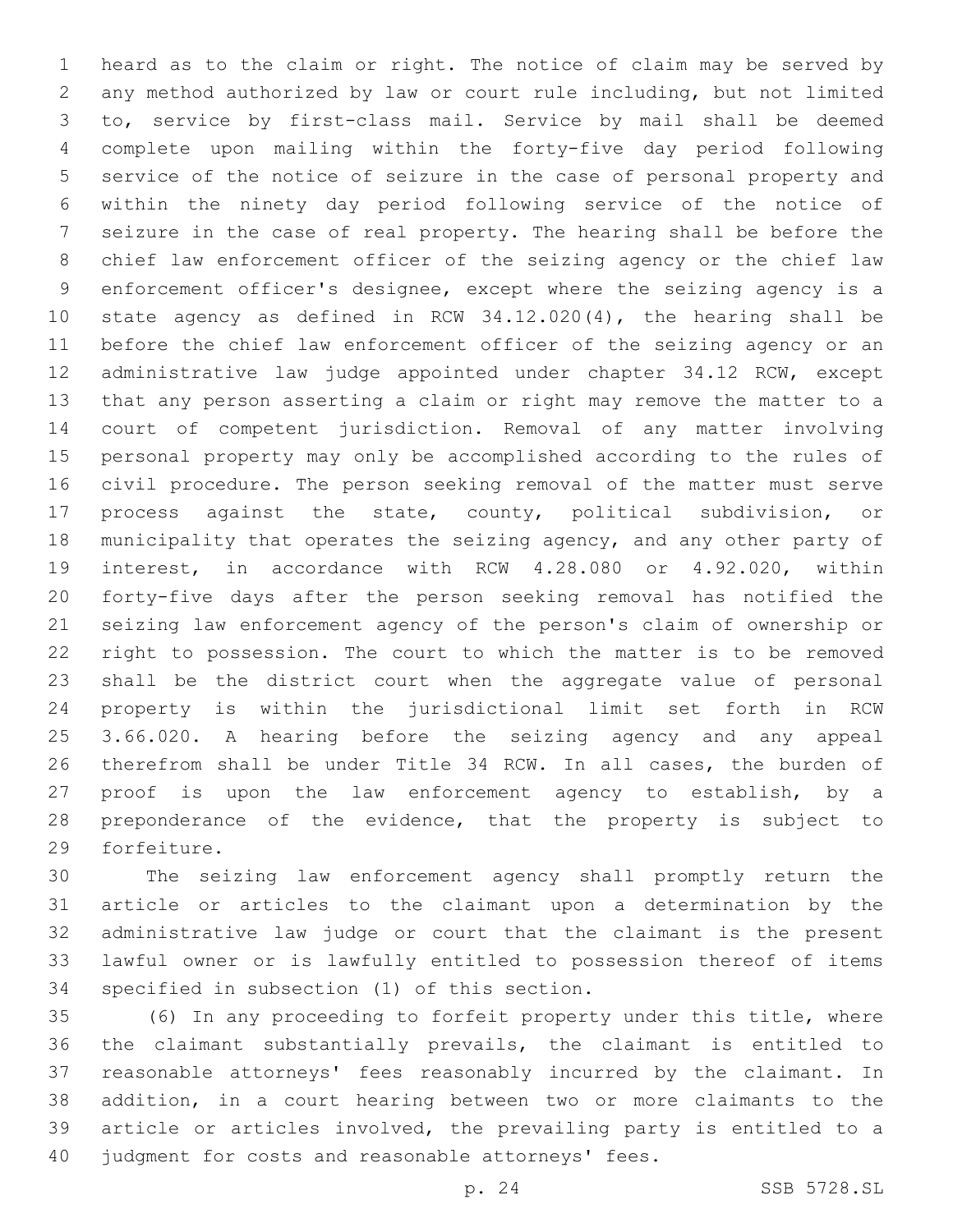(7) When property is forfeited under this chapter, the seizing 2 law enforcement agency may:

 (a) Retain it for official use or upon application by any law enforcement agency of this state release the property to that agency for the exclusive use of enforcing this chapter or chapter 9.68A RCW;

 (b) Sell that which is not required to be destroyed by law and 7 which is not harmful to the public; or

 (c) Request the appropriate sheriff or director of public safety to take custody of the property and remove it for disposition in 10 accordance with law.

 (8)(a) When property is forfeited, the seizing agency shall keep a record indicating the identity of the prior owner, if known, a description of the property, the disposition of the property, the value of the property at the time of seizure, and the amount of proceeds realized from disposition of the property.

 (b) Each seizing agency shall retain records of forfeited 17 property for at least seven years.

 (c) Each seizing agency shall file a report including a copy of the records of forfeited property with the state treasurer each 20 calendar quarter.

 (d) The quarterly report need not include a record of forfeited property that is still being held for use as evidence during the investigation or prosecution of a case or during the appeal from a 24 conviction.

 (9)(a) By January 31st of each year, each seizing agency shall 26 remit to the state ((treasurer)) an amount equal to ten percent of the net proceeds of any property forfeited during the preceding calendar year. Money remitted shall be deposited in the prostitution prevention and intervention account under RCW 43.63A.740.

 (b) The net proceeds of forfeited property is the value of the forfeitable interest in the property after deducting the cost of satisfying any bona fide security interest to which the property is 33 subject at the time of seizure; and in the case of sold property, after deducting the cost of sale, including reasonable fees or commissions paid to independent selling agents, and the cost of any valid landlord's claim for damages under subsection (12) of this 37 section.

 (c) The value of sold forfeited property is the sale price. The value of destroyed property and retained firearms or illegal property 40 is zero.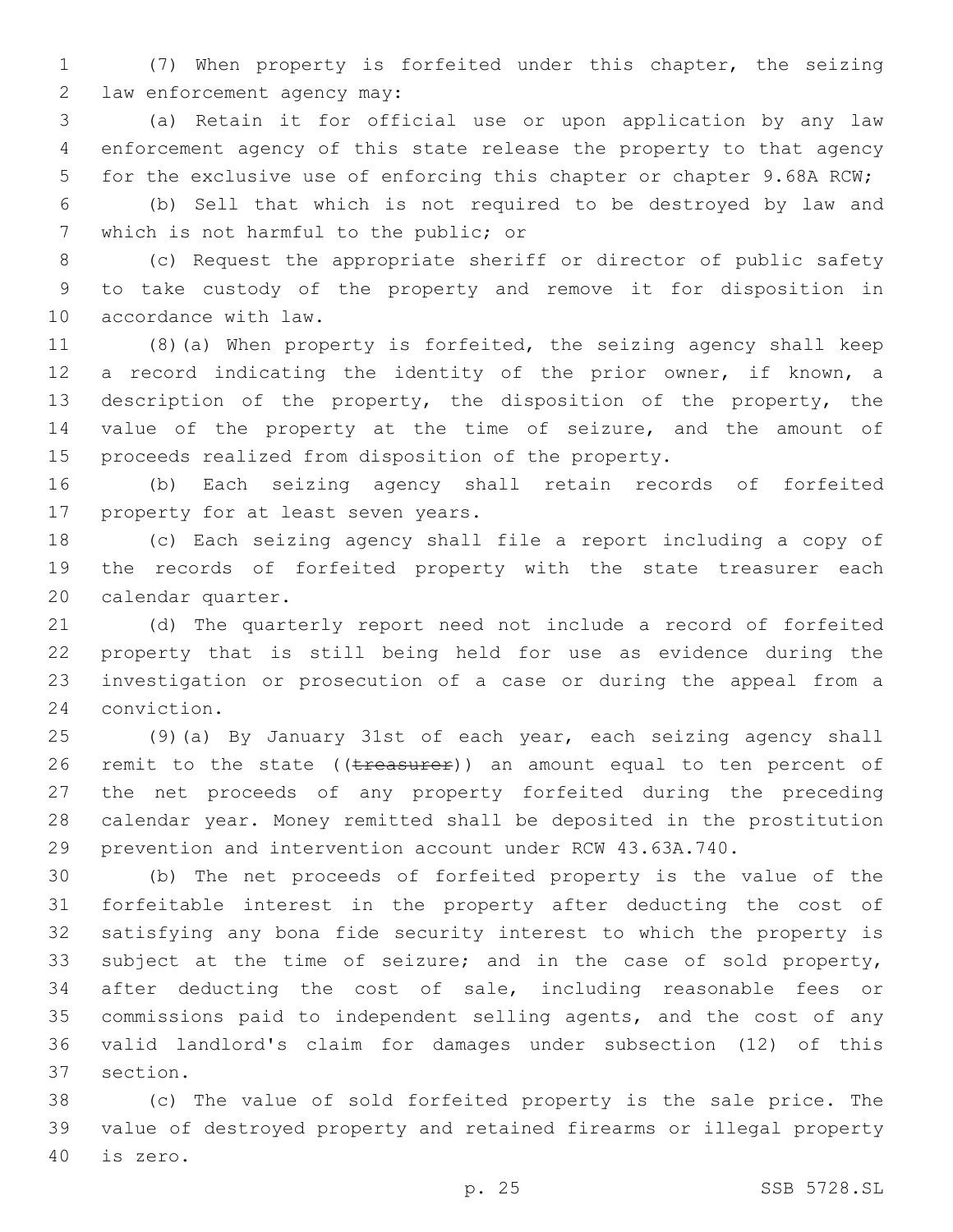1 (10) Net proceeds not required to be ((paid)) remitted to the 2 state ((treasurer)) shall be used for payment of all proper expenses of the investigation leading to the seizure, including any money delivered to the subject of the investigation by the law enforcement agency, and of the proceedings for forfeiture and sale, including expenses of seizure, maintenance of custody, advertising, actual costs of the prosecuting or city attorney, and court costs. Money remaining after payment of these expenses shall be retained by the seizing law enforcement agency for the exclusive use of enforcing the 10 provisions of this chapter or chapter 9.68A RCW.

 (11) Upon the entry of an order of forfeiture of real property, the court shall forward a copy of the order to the assessor of the county in which the property is located. Orders for the forfeiture of real property shall be entered by the superior court, subject to court rules. Such an order shall be filed by the seizing agency in the county auditor's records in the county in which the real property 17 is located.

 (12) A landlord may assert a claim against proceeds from the sale of assets seized and forfeited under subsection (9) of this section, 20 only if:

 (a) A law enforcement officer, while acting in his or her official capacity, directly caused damage to the complaining landlord's property while executing a search of a tenant's residence;

 (b) The landlord has applied any funds remaining in the tenant's deposit, to which the landlord has a right under chapter 59.18 RCW, to cover the damage directly caused by a law enforcement officer prior to asserting a claim under the provisions of this section:

 (i) Only if the funds applied under (b) of this subsection are insufficient to satisfy the damage directly caused by a law enforcement officer, may the landlord seek compensation for the damage by filing a claim against the governmental entity under whose authority the law enforcement agency operates within thirty days 33 after the search:

 (ii) Only if the governmental entity denies or fails to respond to the landlord's claim within sixty days of the date of filing, may the landlord collect damages under this subsection by filing within thirty days of denial or the expiration of the sixty day period, whichever occurs first, a claim with the seizing law enforcement agency. The seizing law enforcement agency must notify the landlord of the status of the claim by the end of the thirty day period.

p. 26 SSB 5728.SL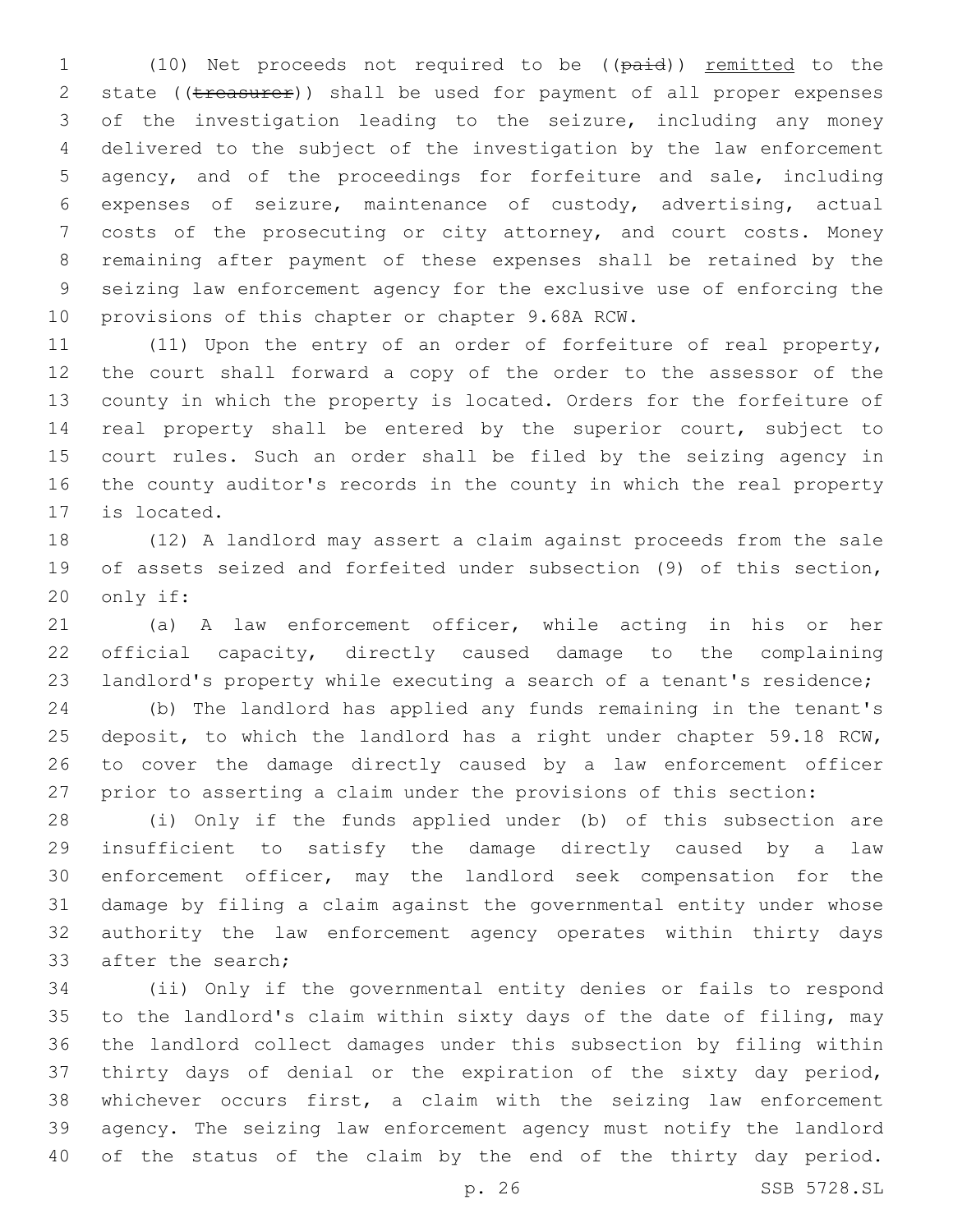Nothing in this section requires the claim to be paid by the end of 2 the sixty day or thirty day period; and

 (c) For any claim filed under (b) of this subsection, the law enforcement agency shall pay the claim unless the agency provides 5 substantial proof that the landlord either:

 (i) Knew or consented to actions of the tenant in violation of 7 RCW 9.68A.100, 9.68A.101, or 9A.88.070; or

 (ii) Failed to respond to a notification of the illegal activity, provided by a law enforcement agency under RCW 59.18.075, within seven days of receipt of notification of the illegal activity.

 (13) The landlord's claim for damages under subsection (12) of this section may not include a claim for loss of business and is 13 limited to:

(a) Damage to tangible property and clean-up costs;

 (b) The lesser of the cost of repair or fair market value of the 16 damage directly caused by a law enforcement officer;

 (c) The proceeds from the sale of the specific tenant's property seized and forfeited under subsection (9) of this section; and

 (d) The proceeds available after the seizing law enforcement agency satisfies any bona fide security interest in the tenant's property and costs related to sale of the tenant's property as 22 provided by subsection (12) of this section.

 (14) Subsections (12) and (13) of this section do not limit any other rights a landlord may have against a tenant to collect for damages. However, if a law enforcement agency satisfies a landlord's claim under subsection (12) of this section, the rights the landlord has against the tenant for damages directly caused by a law enforcement officer under the terms of the landlord and tenant's contract are subrogated to the law enforcement agency.

 **Sec. 6.** RCW 43.79A.040 and 2021 c 175 s 10 and 2021 c 108 s 5 are each reenacted and amended to read as follows:

 (1) Money in the treasurer's trust fund may be deposited, invested, and reinvested by the state treasurer in accordance with RCW 43.84.080 in the same manner and to the same extent as if the money were in the state treasury, and may be commingled with moneys in the state treasury for cash management and cash balance purposes.

 (2) All income received from investment of the treasurer's trust fund must be set aside in an account in the treasury trust fund to be 39 known as the investment income account.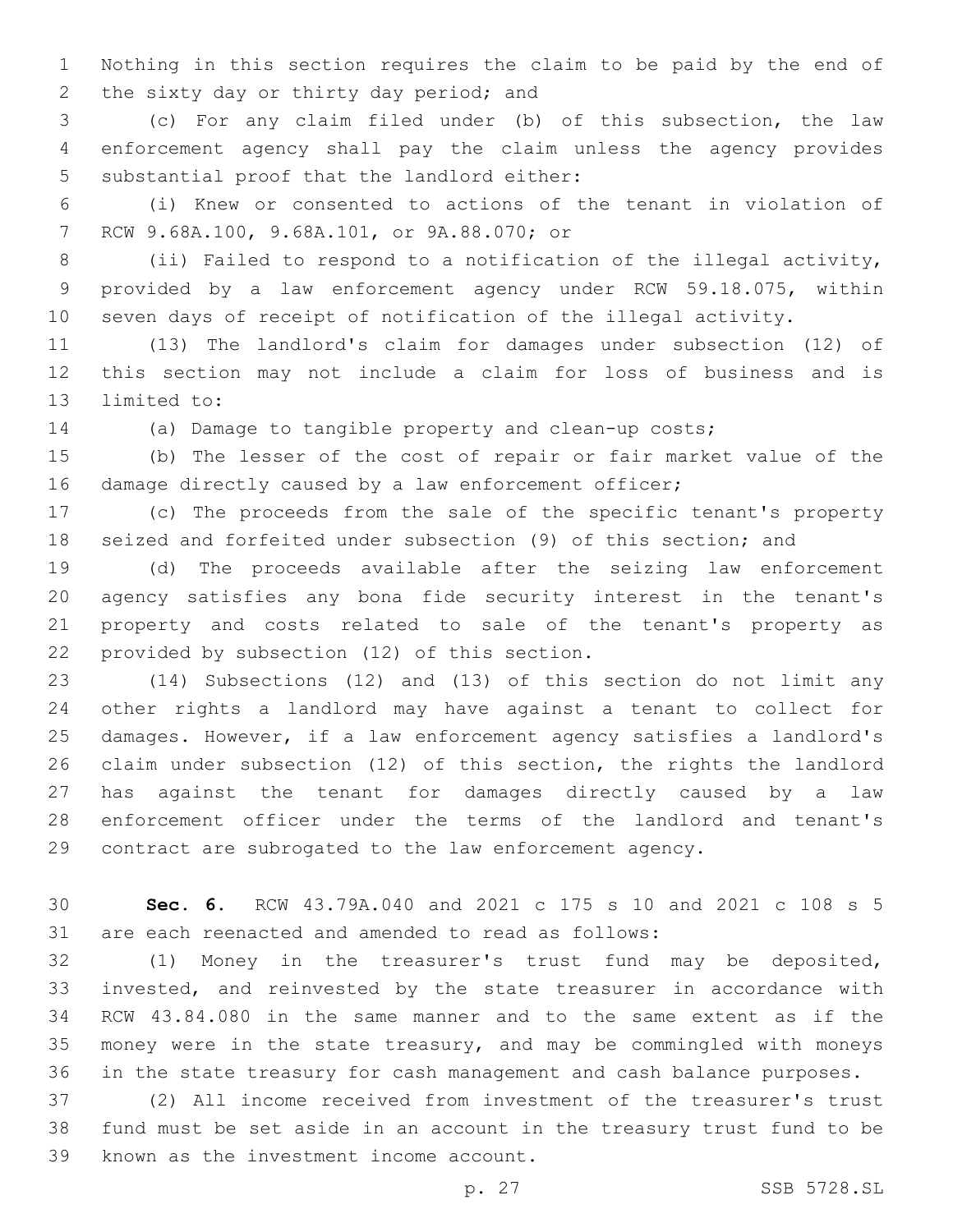(3) The investment income account may be utilized for the payment of purchased banking services on behalf of treasurer's trust funds including, but not limited to, depository, safekeeping, and disbursement functions for the state treasurer or affected state agencies. The investment income account is subject in all respects to chapter 43.88 RCW, but no appropriation is required for payments to financial institutions. Payments must occur prior to distribution of earnings set forth in subsection (4) of this section.

 (4)(a) Monthly, the state treasurer must distribute the earnings credited to the investment income account to the state general fund except under (b), (c), and (d) of this subsection.

 (b) The following accounts and funds must receive their proportionate share of earnings based upon each account's or fund's average daily balance for the period: The 24/7 sobriety account, the Washington promise scholarship account, the Gina Grant Bull memorial legislative page scholarship account, the Rosa Franklin legislative 17 internship program scholarship (( $\{a$ ccount)) account, the Washington advanced college tuition payment program account, the Washington college savings program account, the accessible communities account, the Washington achieving a better life experience program account, 21 the community and technical college innovation account, the agricultural local fund, the American Indian scholarship endowment 23 fund, the behavioral health loan repayment program account, the foster care scholarship endowment fund, the foster care endowed 25 scholarship trust fund, the contract harvesting revolving account, the Washington state combined fund drive account, the commemorative works account, the county enhanced 911 excise tax account, the county road administration board emergency loan account, the toll collection account, the developmental disabilities endowment trust fund, the energy account, the fair fund, the family and medical leave insurance account, the fish and wildlife federal lands revolving account, the natural resources federal lands revolving account, the food animal veterinarian conditional scholarship account, the forest health revolving account, the fruit and vegetable inspection account, the educator conditional scholarship account, the game farm alternative account, the GET ready for math and science scholarship account, the Washington global health technologies and product development account, the grain inspection revolving fund, the Washington history day account, the industrial insurance rainy day fund, the juvenile accountability incentive account, the law enforcement officers' and

p. 28 SSB 5728.SL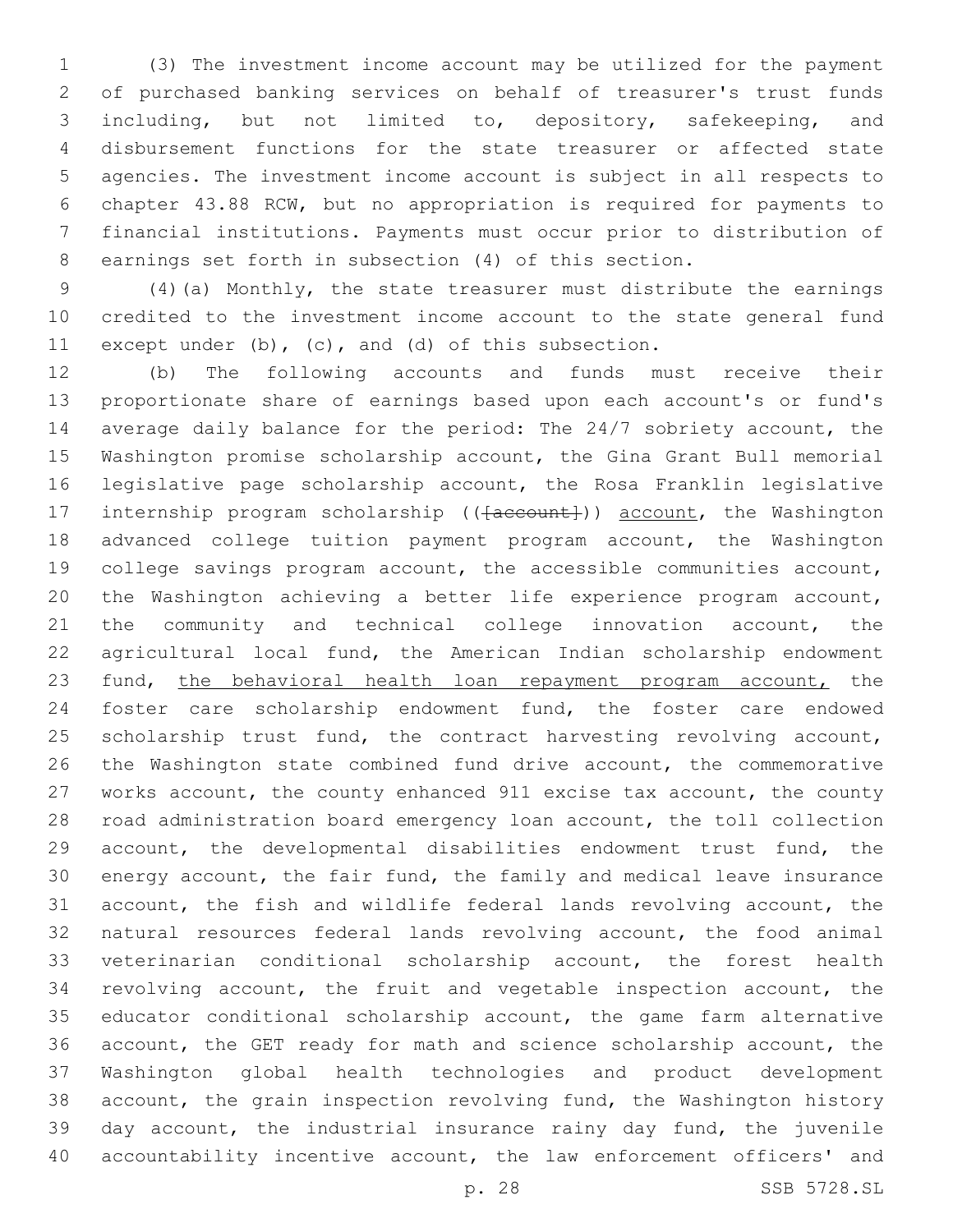firefighters' plan 2 expense fund, the local tourism promotion account, the low-income home rehabilitation revolving loan program account, the multiagency permitting team account, the northeast Washington wolf-livestock management account, the produce railcar pool account, the public use general aviation airport loan revolving account, the regional transportation investment district account, the rural rehabilitation account, the Washington sexual assault kit account, the stadium and exhibition center account, the youth athletic facility account, the self-insurance revolving fund, the children's trust fund, the Washington horse racing commission Washington bred owners' bonus fund and breeder awards account, the Washington horse racing commission class C purse fund account, the individual development account program account, the Washington horse racing commission operating account, the life sciences discovery 15 fund, the Washington state library-archives building account, the reduced cigarette ignition propensity account, the center for deaf and hard of hearing youth account, the school for the blind account, the Millersylvania park trust fund, the public employees' and retirees' insurance reserve fund, the school employees' benefits board insurance reserve fund, the public employees' and retirees' insurance account, the school employees' insurance account, the long- term services and supports trust account, the radiation perpetual maintenance fund, the Indian health improvement reinvestment account, the department of licensing tuition recovery trust fund, the student 25 achievement council tuition recovery trust fund, the tuition recovery trust fund, the industrial insurance premium refund account, the mobile home park relocation fund, the natural resources deposit fund, the Washington state health insurance pool account, the federal forest revolving account, and the library operations account.

 (c) The following accounts and funds must receive eighty percent of their proportionate share of earnings based upon each account's or fund's average daily balance for the period: The advance right-of-way revolving fund, the advanced environmental mitigation revolving account, the federal narcotics asset forfeitures account, the high occupancy vehicle account, the local rail service assistance account, and the miscellaneous transportation programs account.

 (d) Any state agency that has independent authority over accounts or funds not statutorily required to be held in the custody of the state treasurer that deposits funds into a fund or account in the custody of the state treasurer pursuant to an agreement with the

p. 29 SSB 5728.SL